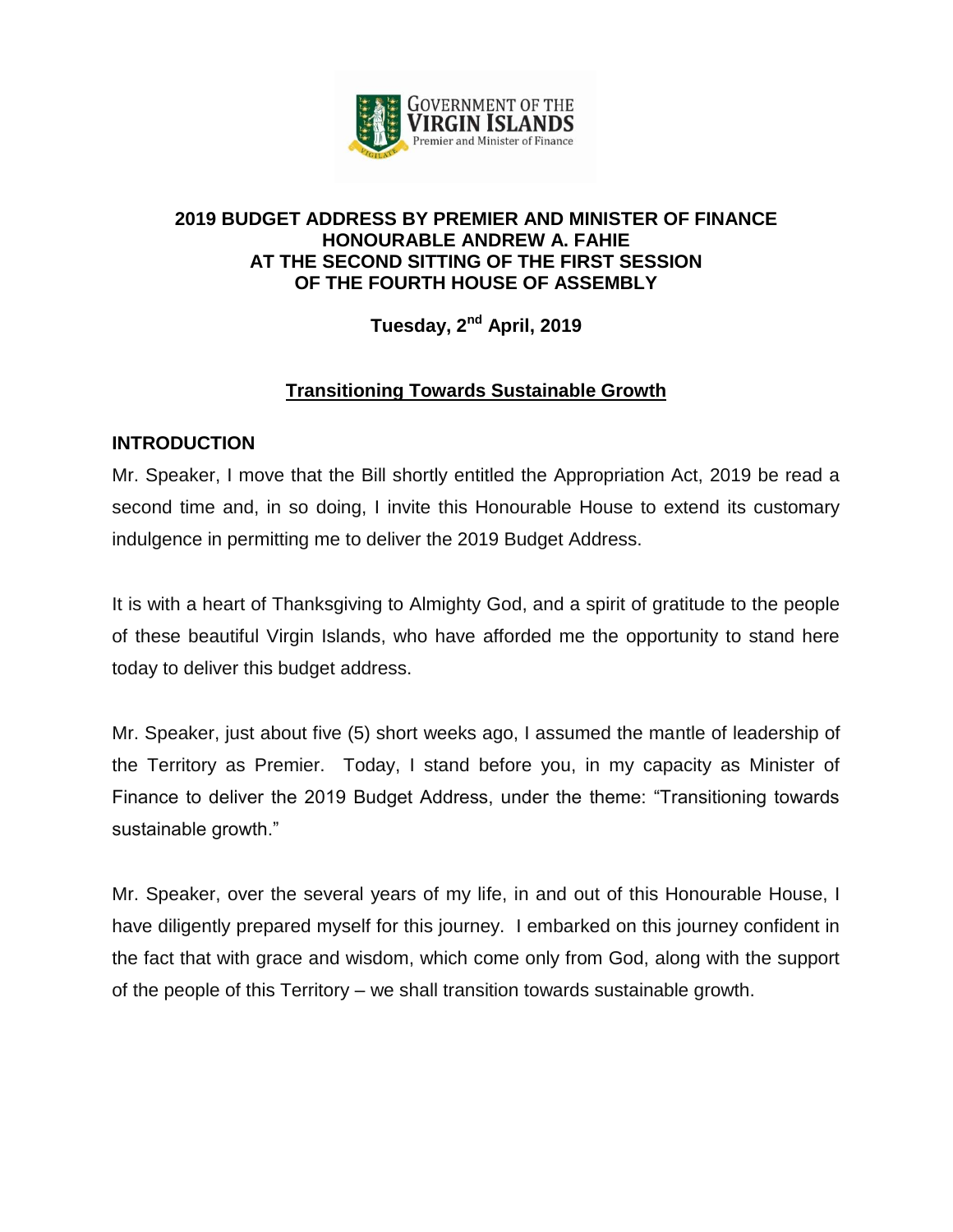Mr. Speaker, it is a constitutional and statutory requirement that the Annual Estimates be laid in the House in a timely manner. The Budget Document which encapsulates the Annual Estimates is mandated by the Constitution and the Public Finance Management Act to be laid and debated by the House of Assembly on or before 31<sup>st</sup> December for the following year.

As is quite evident today, this year's Annual Estimates (Budget 2019) is being introduced in the year to which it relates. There may be several reasons for this particular occurrence but suffice it to say, however, that the Constitution (2007 No. 1678) provides for this in section 105. Therefore, Mr. Speaker, the affairs of the Government of the Virgin Islands during this interim phase, that is, the close of the previous financial year and the enactment of the 2019 Budget is provisionally being financed under a continuing resolution - the Provisional Appropriation Act (2019) 2018.

Mr. Speaker, it takes a great deal of effort to produce this Budget Document, even though it may be considered a mere routine exercise. This document reflects the past budgetary provisions and calculates the revenue and expenditure for the current year as a base from which to forecast future performance. As has been the case since 2013, the Budget presentation is done on a three-year rolling plan basis where projections for three years are shown, but the Appropriation Act will only represent those estimates for the current year.

Mr. Speaker, we consider this a TRANSITIONAL BUDGET. It is so because it is the bridge between the old order, and our determination to deliver on the change and renewal that the people of these Virgin Islands have demanded.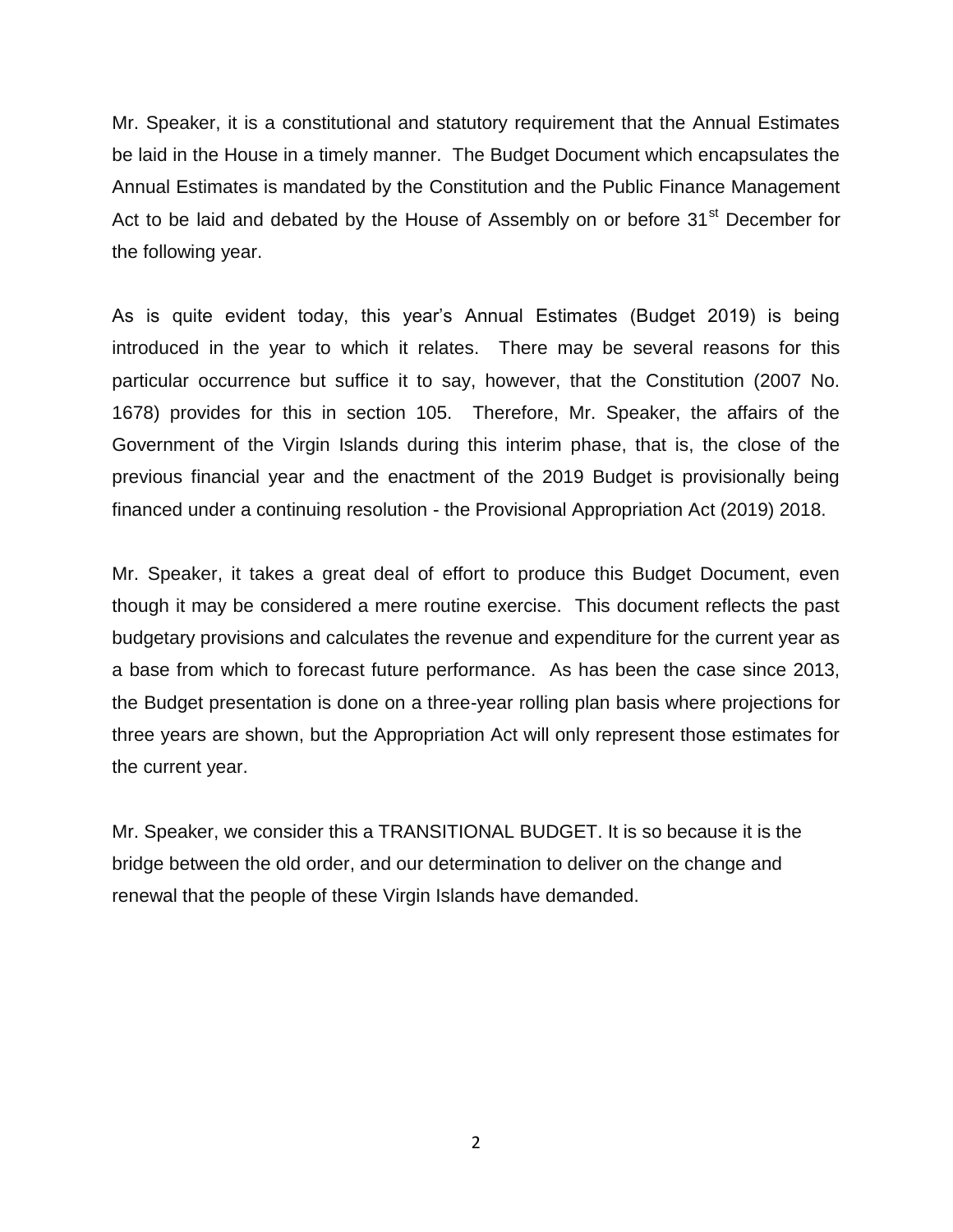Over the next three years, our job will be to increase the efficiency and the quality of governance; seek greater local and international investments in the economy, particularly in tourism, marine industries, fishing, agriculture and Information Technology services; improve the education and other public infrastructure; build a secure environment in which to do business; support the development of small businesses and create additional entrepreneurial opportunities and sustainable jobs.

Our job is simply not just to balance a budget; but to help balance the lives of our people.

Because of the time constraints since taking office, and because of the constitutional requirement, aspects of this budget are, therefore a small down payment on these stated goals.

Mr. Speaker, this is a work in progress. And this Mr. Speaker is why it is a transitional budget.

Mr. Speaker, I have come to the sobering conclusion that given the magnitude of effort and time necessary to put the Budget Estimates together, not to mention the length of my tenure at the Ministry of Finance, I cannot now mould the current budget into the economic engine which my Ministers and I would have otherwise done. All is not lost however. During the coming months your Government will be massaging the Budget that this Honourable House will pass, to ensure that we get maximum benefits for you the people.

### **OUR MEDIUM TERM ECONOMIC GOALS**

Mr. Speaker, this presentation will focus obviously on the revenues and expenditure for this fiscal year.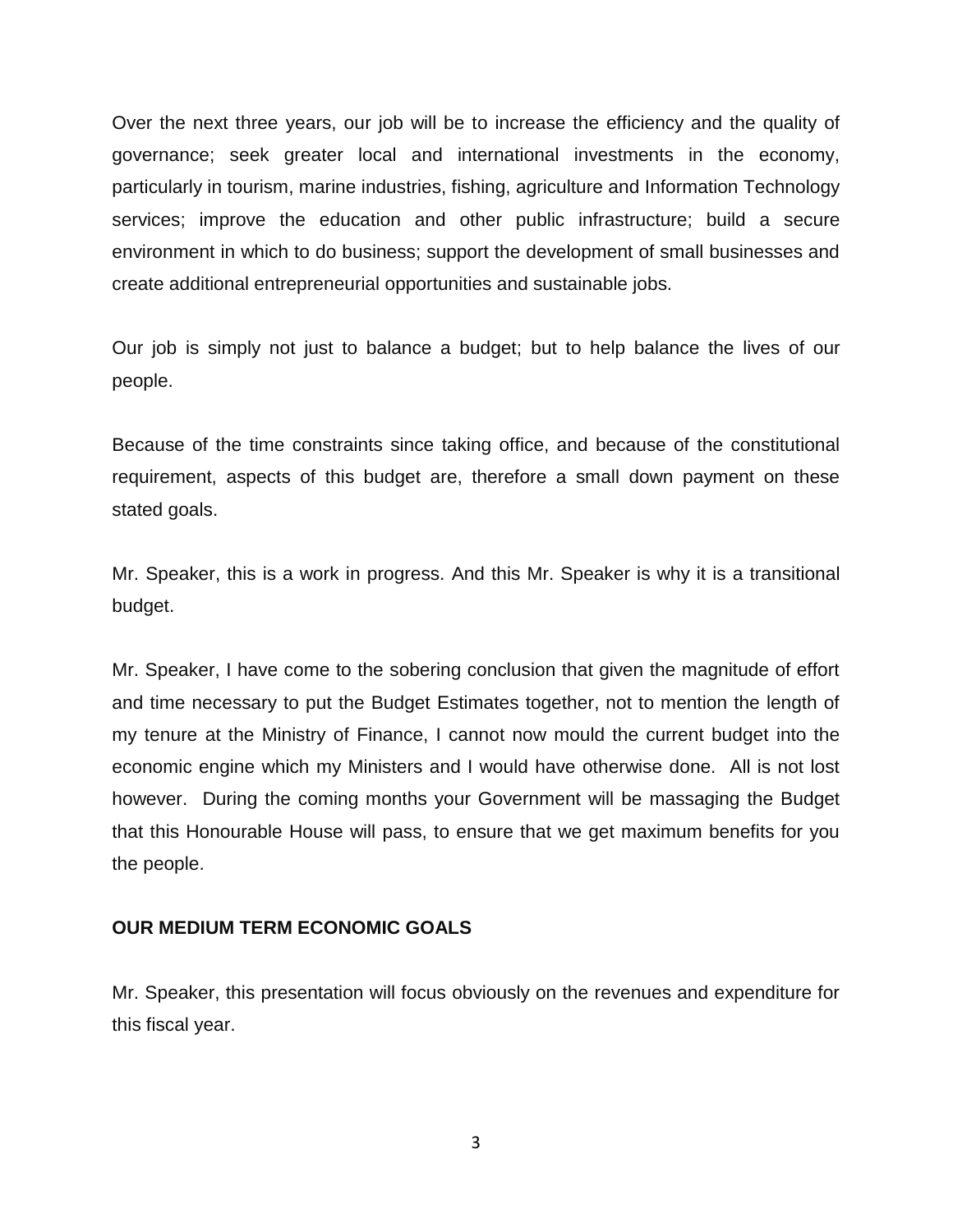But from the onset, your government wants to make it clear what is our medium term goal for the next few years.

So Mr. Speaker, I will now share with you, the overview of our medium term goals.

### **TOURISM:**

We wish to increase the room stock, first to pre hurricane levels, and secondly to expand. Our goal is to have 5,000 beds within the next five years.

We will do so by introducing new incentives to foster reconstruction and expansion of current facilities; and by encouraging the building of new properties by local and international investors.

Mr. Speaker, as stated before, under this new administration, the BVI is open for business. Legitimate business.

We will improve the access to this territory by way of air and sea; and invest more in marketing and promotions.

Mr. Speaker, we will begin the rebranding of our destination, and within the next five years, tourism shall once again be the underpinning and the life blood of this economy.

Sub-sectors such as WELLNESS TOURISM, SPORTS TOURISM, ENTERTAINMENT TOURISM and CONVENTON TOURISM, just to name a few, will be encouraged.

## **SMALL BUSINESS DEVELOPMENT:**

Mr. Speaker**,** we are demanding immediately a review of the current status of our policy on small business development, so as to put more emphasis and a greater investment in this area. We believe hundreds of jobs could be created in this sector.

This budget allows us to lead the charge in this area of focus.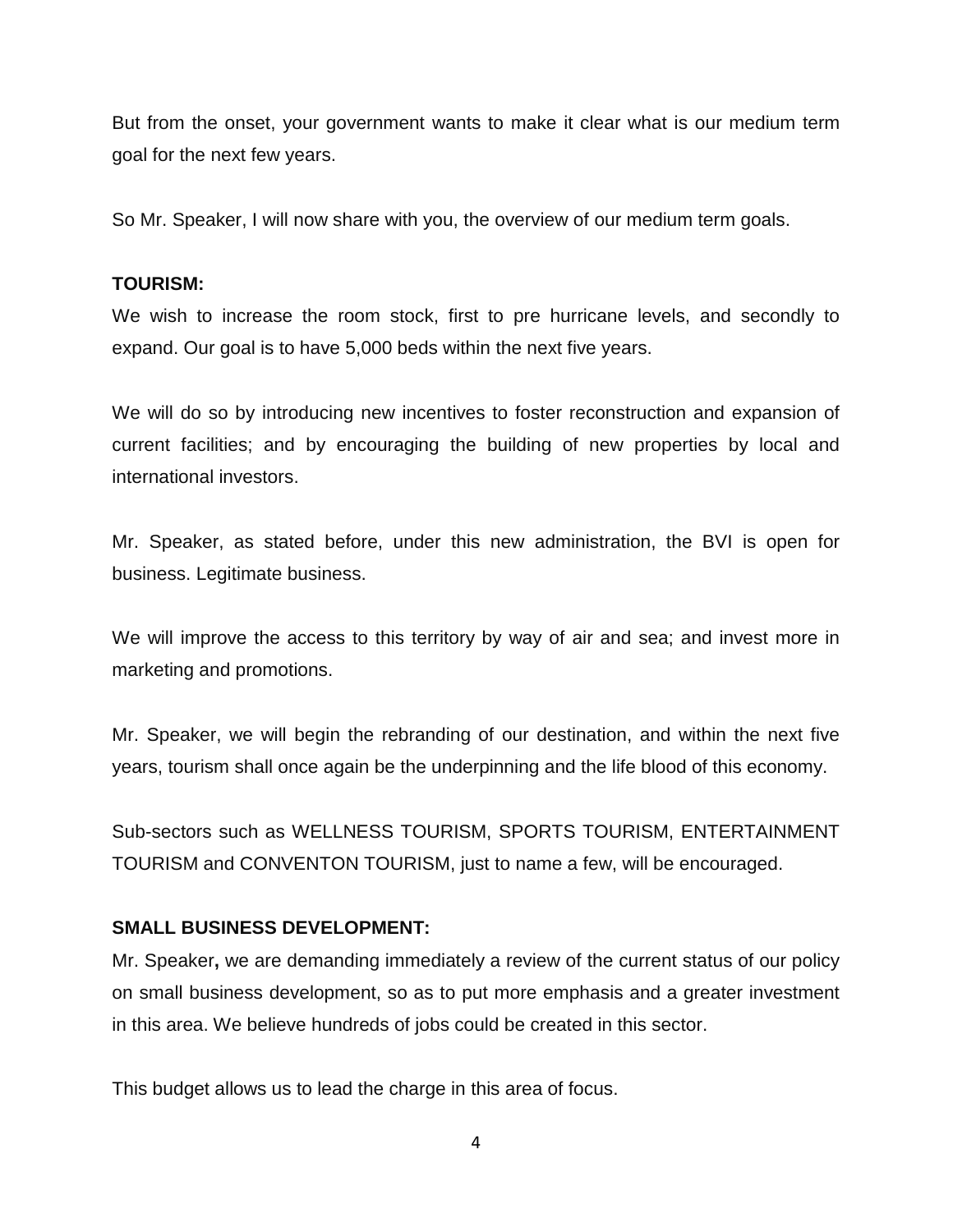### **EDUCATION:**

Mr. Speaker, it goes without saying that investing in our children is investing in the future.

Mr. Speaker, while it may not be necessary to rehash the past, it is unfortunate, that in many respects, the revitalisation of the sector has not been given the urgency that it deserves, since there has been more hype than real policy investments. However, you can rest assured that your Government will replace style with substance.

Mr. Speaker, within three years, we are determined to see that ALL of our schools are up and running, efficiently and well.

### **AGRICULTURE AND FISHING:**

Mr. Speaker, we are determined to create programmes and to invest in these sectors to ensure their revitalisation, so as to enhance our food security.

### **HOUSING:**

We are determined to improve and expand our hosing stock, and to ensure that working people could have affordable and decent housing that they can access.

### **PROMOTING CLIMATE RESILIENCE**:

Our focus shall be to build our public infrastructure, and to provide support to farmers, fishermen and other businesses that will ensure that we are better able to withstand the ravages of climate change and our vulnerability to extreme weather conditions.

### **YOUTH EMPLOYMENT**:

Mr. Speaker, we are determined to cut youth unemployment and under-employment by half within the next five years. Between 18 and 35 years are some of the most productive time in anybody's lives. We cannot continue to waste our most powerful resource, if we have to build an economy in which people can reach their full potential.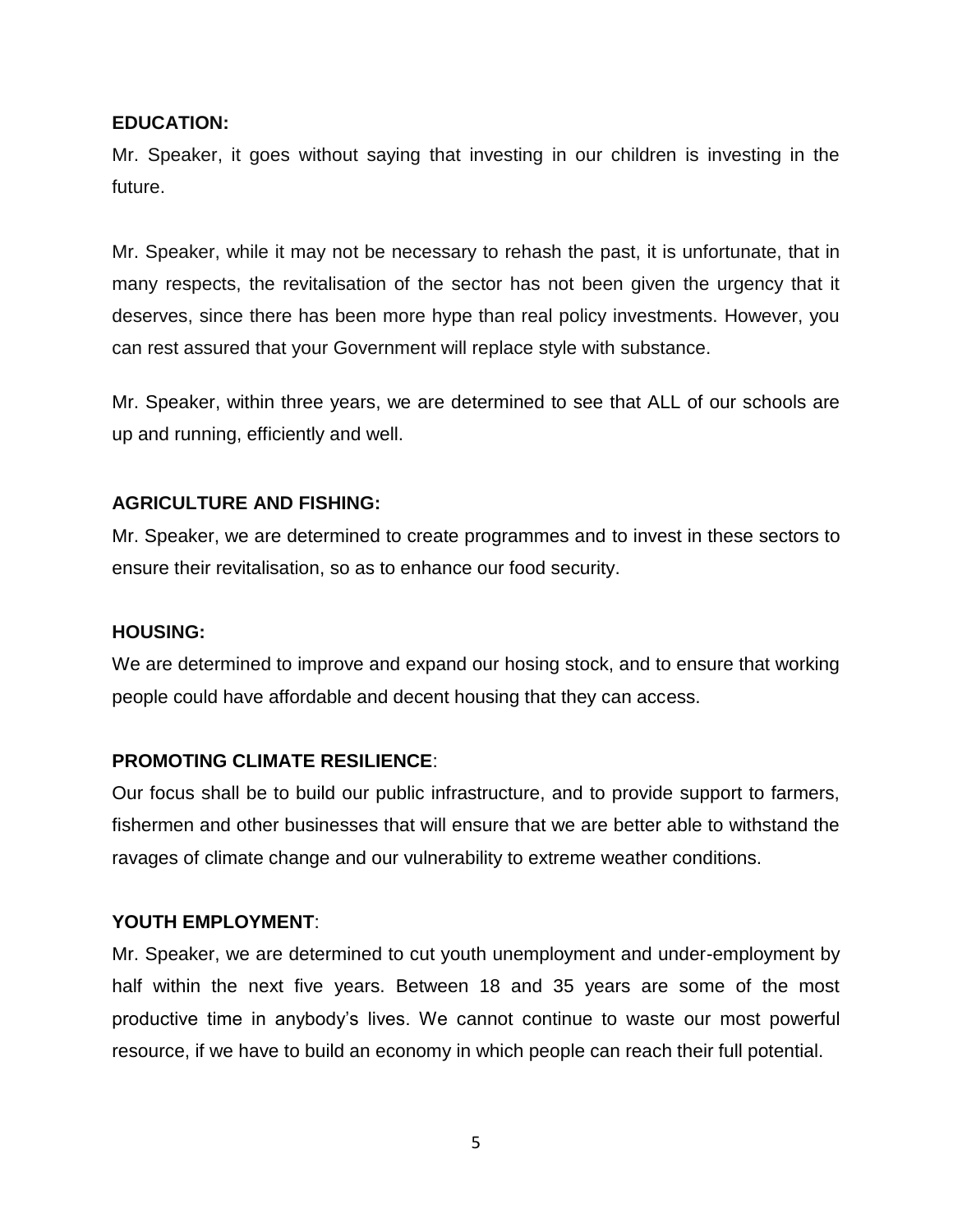This year we will start with a small initiative – which I will announce later – and then we will build on that in the next three budget cycles.

#### **REGIONAL LINKAGES**:

Mr. Speaker, in one short month since we came into office, your government has signalled its determination to strengthen our links to the region. We believe that this is important for philosophical reasons, but also for developmental purposes.

Our association and the deepening of the bonds through the OECS and CARICOM systems, as well as through the Association of Caribbean States and such related bodies, will open us to assistance in disaster management and mitigation; educational and training services; coordination of public health initiatives; justice reform; small business development and many more.

Our deepening involvement is indeed a developmental tactic.

Mr. Speaker, these are just but a few of the areas I wanted to highlight upfront, as part of our medium term view and strategy.

In going forward we must arrest and control rising inflation; properly manage our debt portfolio; guard against wastage and corruption; and seek to diversify the economy.

Mr. Speaker, I have repeatedly said that we do not have a money problem; but rather a management problem.

We must get an urgent lid on government wastage -- because each penny saved can be invested in our people.

Mr. Speaker, the people must be at the centre of all that we do – and we shall have no patience for arrangements and institutions that find convenient excuses for frustrating the people's Government in delivering for them.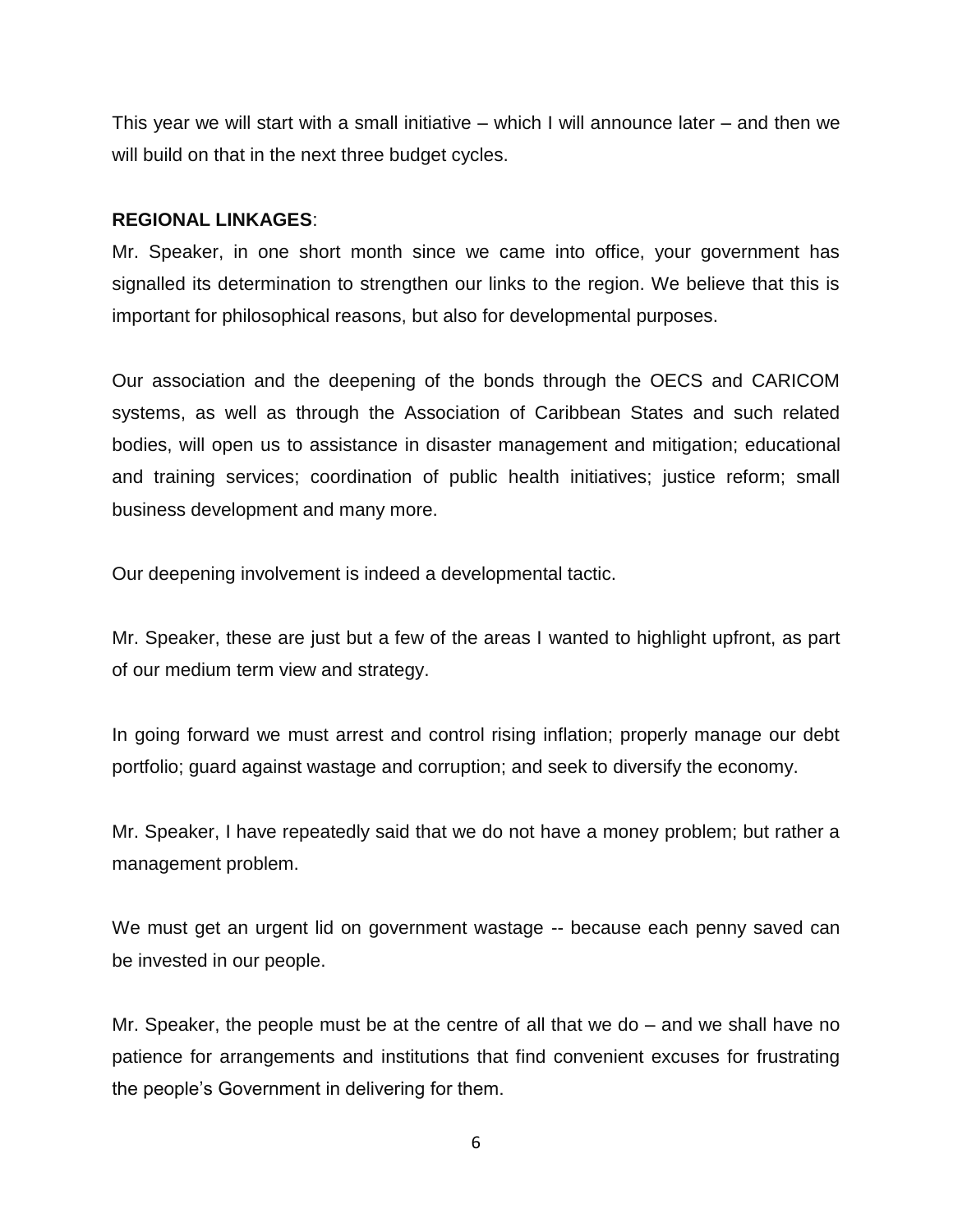Our emphasis on building an economy in which ordinary law abiding people are at the centre is what's pushing us to the Amnesty/Regularisation of persons contributing and residing in the BVI for 15 consecutive years or more.

Our policies, Mr. Speaker, MUST be transformational – and not just transactional.

An inner team of public servants and advisors are being put together as we speak under the Premier's Office to help guide us and advise us on the need for transformational measures.

## **STATE OF THE TERRITORY: Economic Performance**

Mr. Speaker, now let us turn our attention to the state of the territory.

Mr. Speaker, the recovery story of our economy has been challenging. Yet as a people we remain hopeful and determined.

Mr. Speaker, the resilience of the Virgin Islands and its people - that resilience of which we readily boast – has demonstrated its true strength.

Mr. Speaker, our financial services sector has indeed survived. We incorporated more new companies in 2018 than in the previous two years. Our tourism sector is on the rebound. Each of the last seven months has seen increasing year-on-year arrivals.

The construction industry has been very robust given the challenges of building back a community from the ravages of an unprecedented disaster.

The Financial Services Sector, Tourism and Construction are the main sectors responsible for the 2.3 percent growth in the economy in 2018.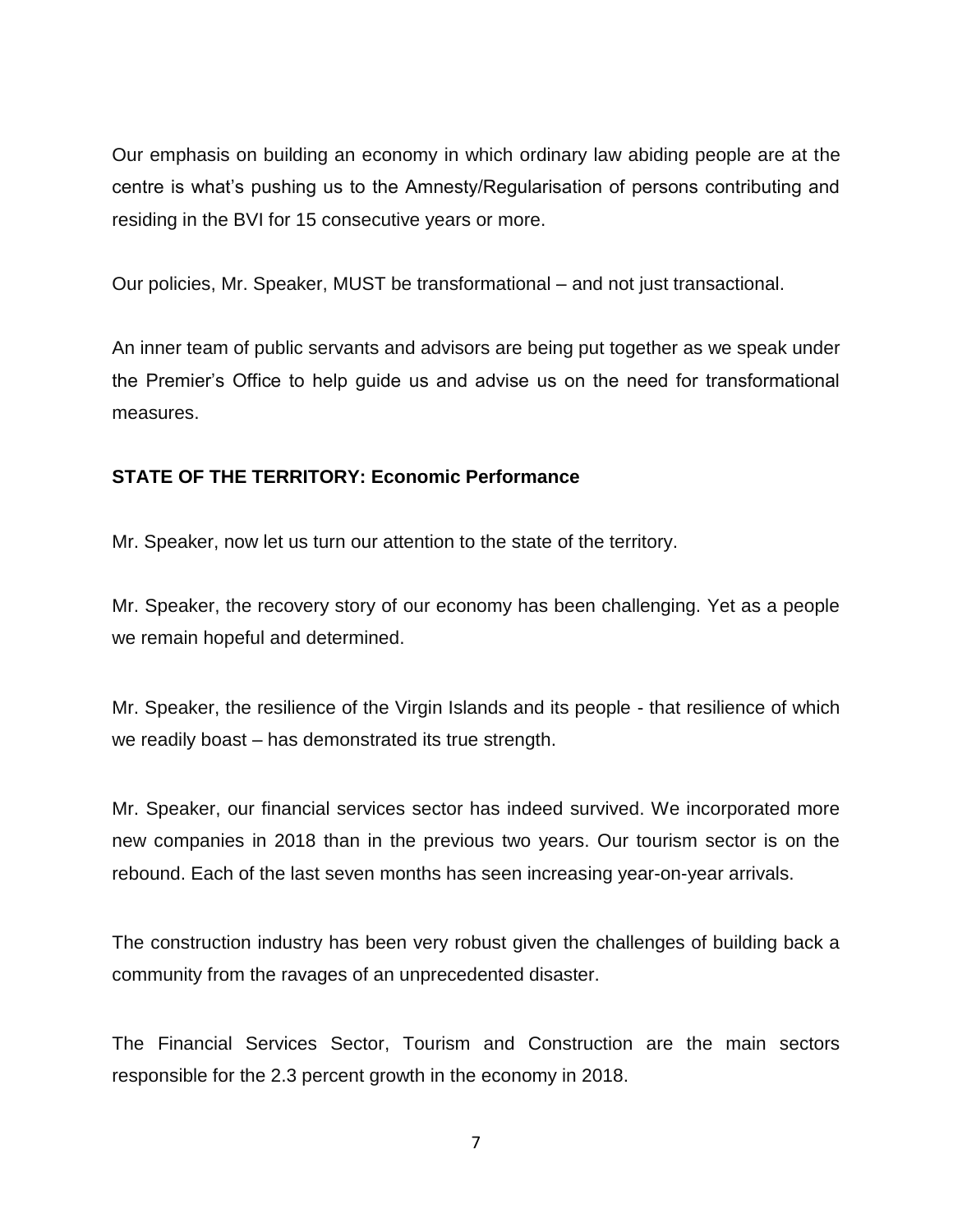The reported growth however may also reflect the struggles we have had with recovery.

Historically, coming from a place of complete devastation, there is more room for growth, with the fresh, new investments in the many sectors.

Dominica, which was similarly devastated by hurricane, grew 6.9 percent last year.

Other countries, in our region, which did not have to recover from a devastating disaster such as the British Virgin Islands and Dominica, also witnessed higher growth rates.

Grenada is estimated at 5.2%, Antigua and St. Lucia over three and a half percent each.

The Cayman Islands, an Overseas Territory as ours, had a four percent growth in 2018.

And so our growth figures, as happy as we are with them, could have been higher to make the kind of economic impact we all crave for.

The challenge going forward is to ensure that we build on the growth trajectory.

Mr. Speaker, the size of our economy – in terms of the value of goods and services we produced in the year under review stands at 1.1 billion dollars.

Mr. Speaker, we have to give credit to our people for their determination and resilience in seeking to put their lives back in order.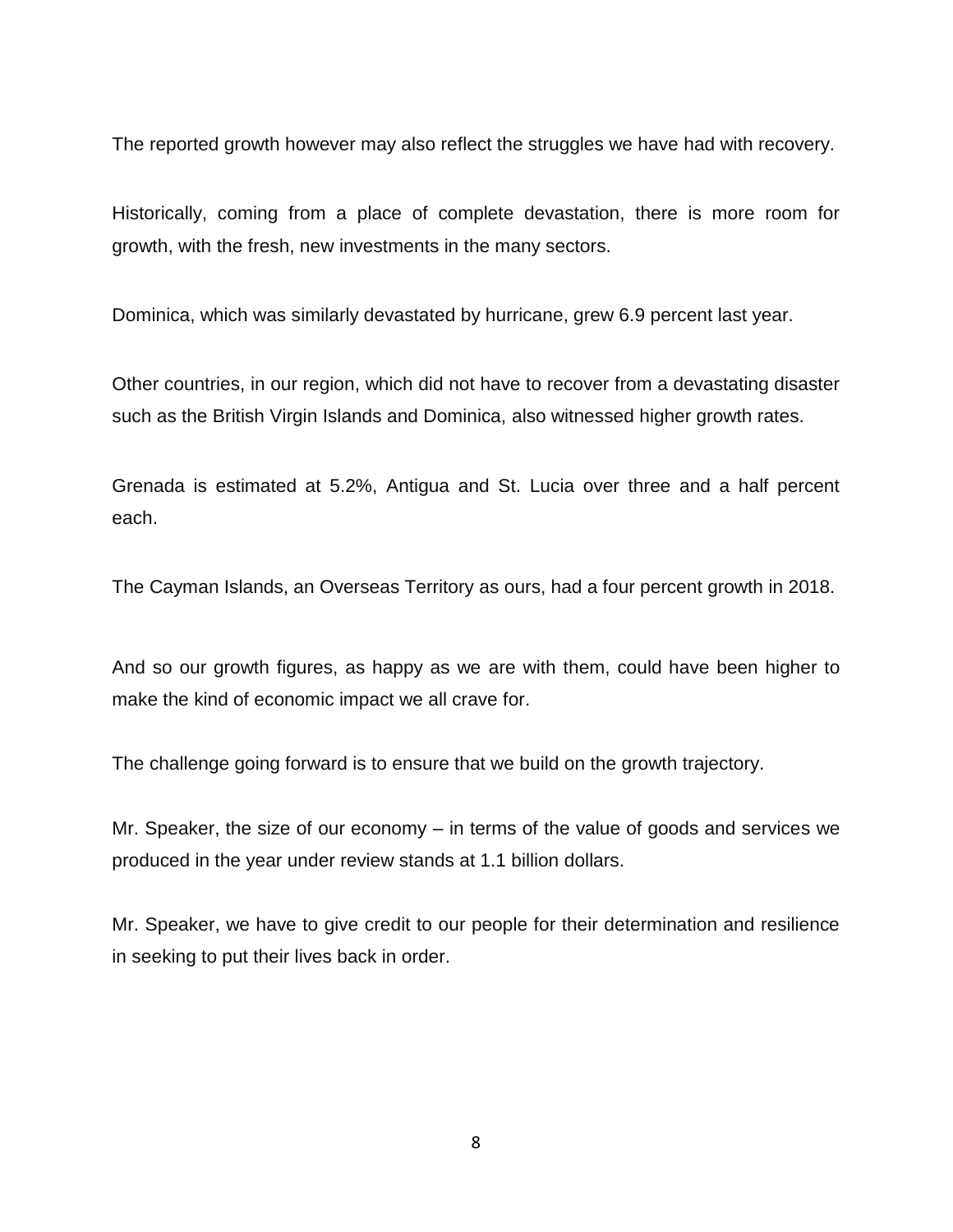It is a credit to our refusal to be knocked down and knocked out. It is a credit to our sheer will to rebuild our homes and businesses, to maintain hope when all seemed lost, and to steadfastly overcome every obstacle in our path to recovery. This has already begun to pay off. Green shoots are visible: in each completed building which houses our families and our businesses; those shoots are visible in the increasing number of tourists choosing our Territory as their vacation destination; and in each business that reopens, or opens its doors for the first time, offering services and jobs to our community.

Mr. Speaker, we must recognise the green shoots of our economic restoration. But significant challenges lie ahead.

There are challenges to one of our main economic pillars: financial services.

Mr. Speaker, at the end of last year, the House of Assembly passed the Economic Substance (Companies and Limited Partnerships) Act. This legislation ensures our financial services sector's compliance with substantial activities requirements adopted by the OECD. However, its implementation could mean a decline in the number of new business company incorporations and re-registrations in the coming months.

The ongoing push in the United Kingdom for implementation of publicly accessible registers which, unlike the requirement for economic substance is not a global standard, also poses risk to our current financial services business model and to revenue collection. It is in this context that we have set out our plans to shore up financial services.

Mr. Speaker, we will continue dialogue to protect our industry. We will also encourage the creation of added value in this sector with better flows through our economy and ensures greater local participation.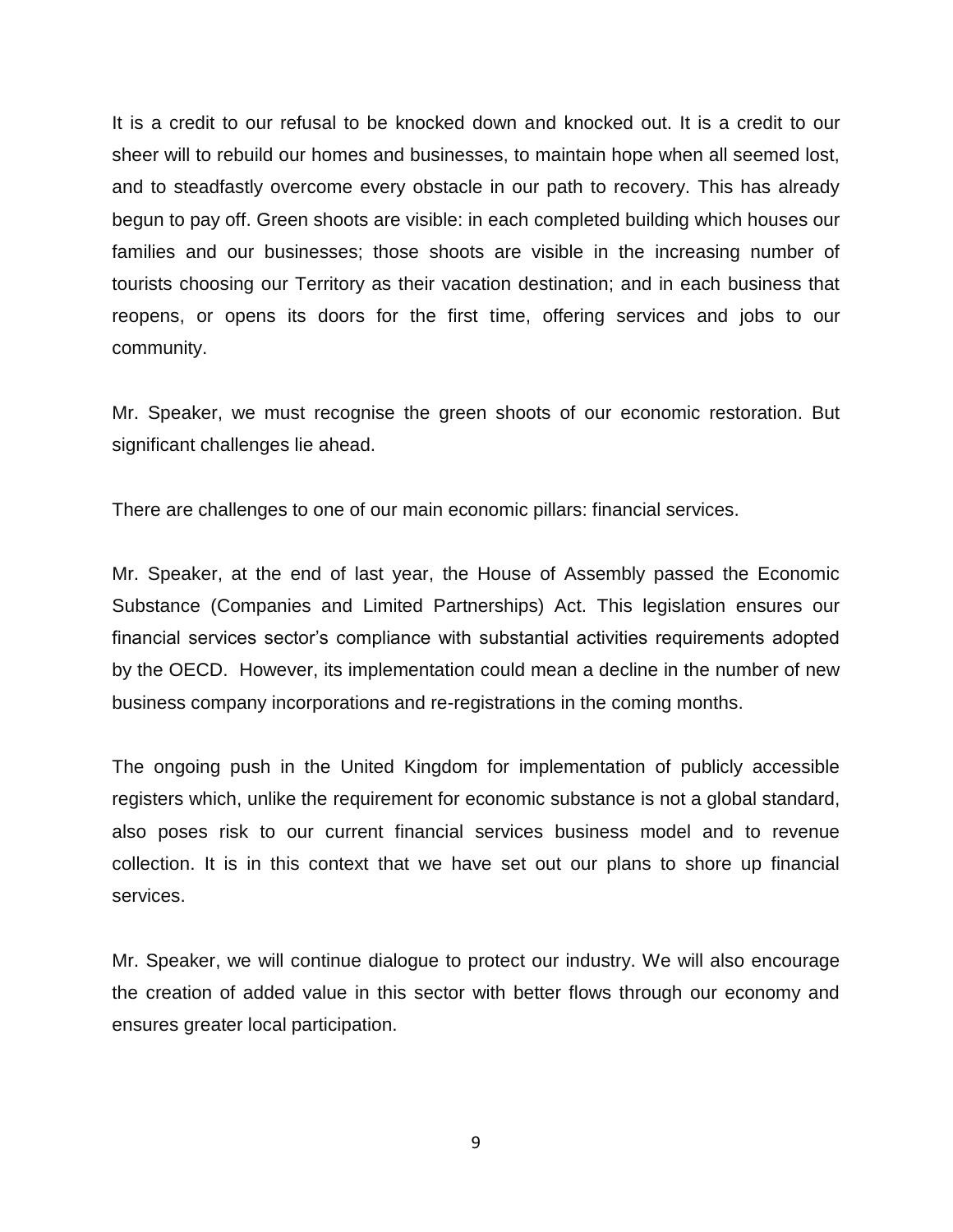In terms of our second economic pillar, tourism, cruise tourism rebounded strongly in the last months of 2018 with over seventy-five percent (75%) of 2018 cruise tourists arriving in the last quarter. Cruise arrivals in December 2018 reached over eighty percent (80%) of cruise arrivals in December 2016. Likewise, overnight arrivals have continued a steady path to full recovery following the storms.

Overnight arrivals for December 2018 reached over seventy percent (70%) of overnight arrivals in December 2016. Mr. Speaker, the green shoots are evident. We are well on our way to full recovery of the tourism sector. We however, need to deepen and expand our tourism product offerings - an issue that I will address later.

Mr. Speaker, inflation for 2018 reached two point one percent (2.1%), the highest annual increase in consumer prices recorded since 2012. This increase in the cost of living can be attributed to a heightened demand for goods and services. However, high levels of inflation can pose risk to our people's standard of living. Mr. Speaker, it is your Government's intention to implement ways to manage this risk, recognising that our economic recovery must be couched in an improved standard of living for our people.

### **FISCAL PERFORMANCE**

Mr. Speaker, in the year under review, we collected more money and spent less money that projected, leaving us with a budgetary surplus.

This Mr. Speaker is good news and bad news. Surpluses are sure better than deficits in a general sense – but coming from a period of complete devastation, balancing people's lives must also be a key component.

We did not spend the money budgeted for on capital projects, which may suggest an under investment in the economic recovery.

Mr. Speaker, generally speaking as goes an economy, so goes Government's revenue and its fiscal position.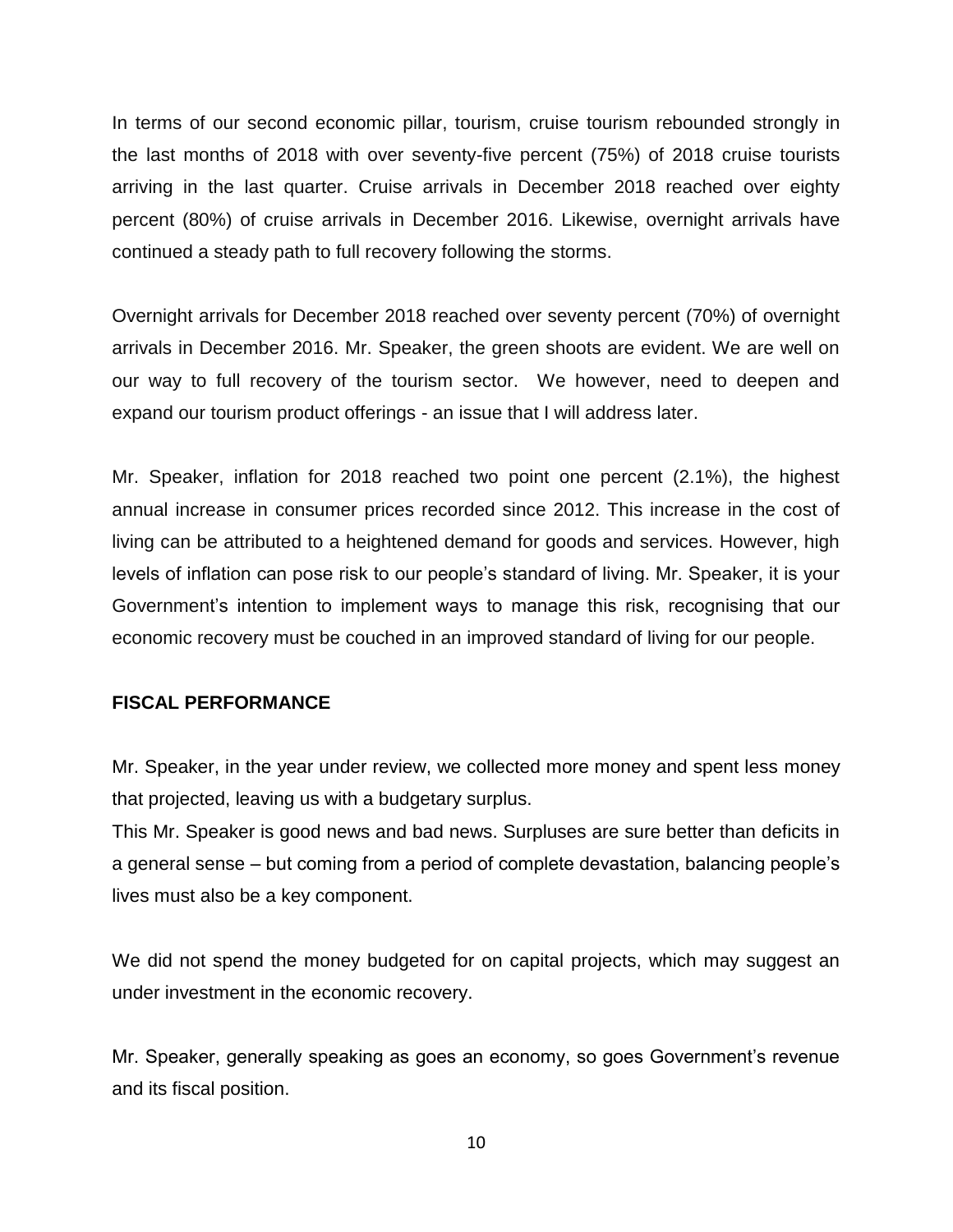The government collected 61.3 million dollars more than it had projected in the year under review.

The total collection was 372.3 million dollars.

The bulk of that collection was from the financial services sector. In fact, that sector accounted for sixty two percent (62%) of all government revenues.

The government collected 232 million dollars in 2018 from the Financial Services sector.

Mr. Speaker, it goes without saying that without this sector our economy will be in an absolute crisis. That is why defending and promoting this sector is more than just an economic priority – but almost a moral obligation.

The war being waged against this sector is a war being waged against our way of life; our sustainability and our empowerment.

For when institutions and jurisdictions seek to impose unfair rules in small island economies as ours, it is ordinary people that feel it in their pockets and on their kitchen tables.

Other major contributors to the improved revenue intake were payroll tax, property tax, work permits and import duty, among others.

Mr. Speaker, with record revenue intake, recurrent expenditure for 2018 was sixteen million dollars (\$16m) below the original budget at approximately three hundred and twenty three point two million dollars (\$323.2m). On the capital side, expenditure in 2018 was also below budget at approximately twenty point four million dollars (\$20.4m). The over performance of revenue coupled with below-budget recurrent and capital expenditure for 2018 translated into a recurrent surplus of forty-nine point one million dollars (\$49.1m) and an overall surplus of twenty-eight point seven million dollars (\$28.7m) in the year.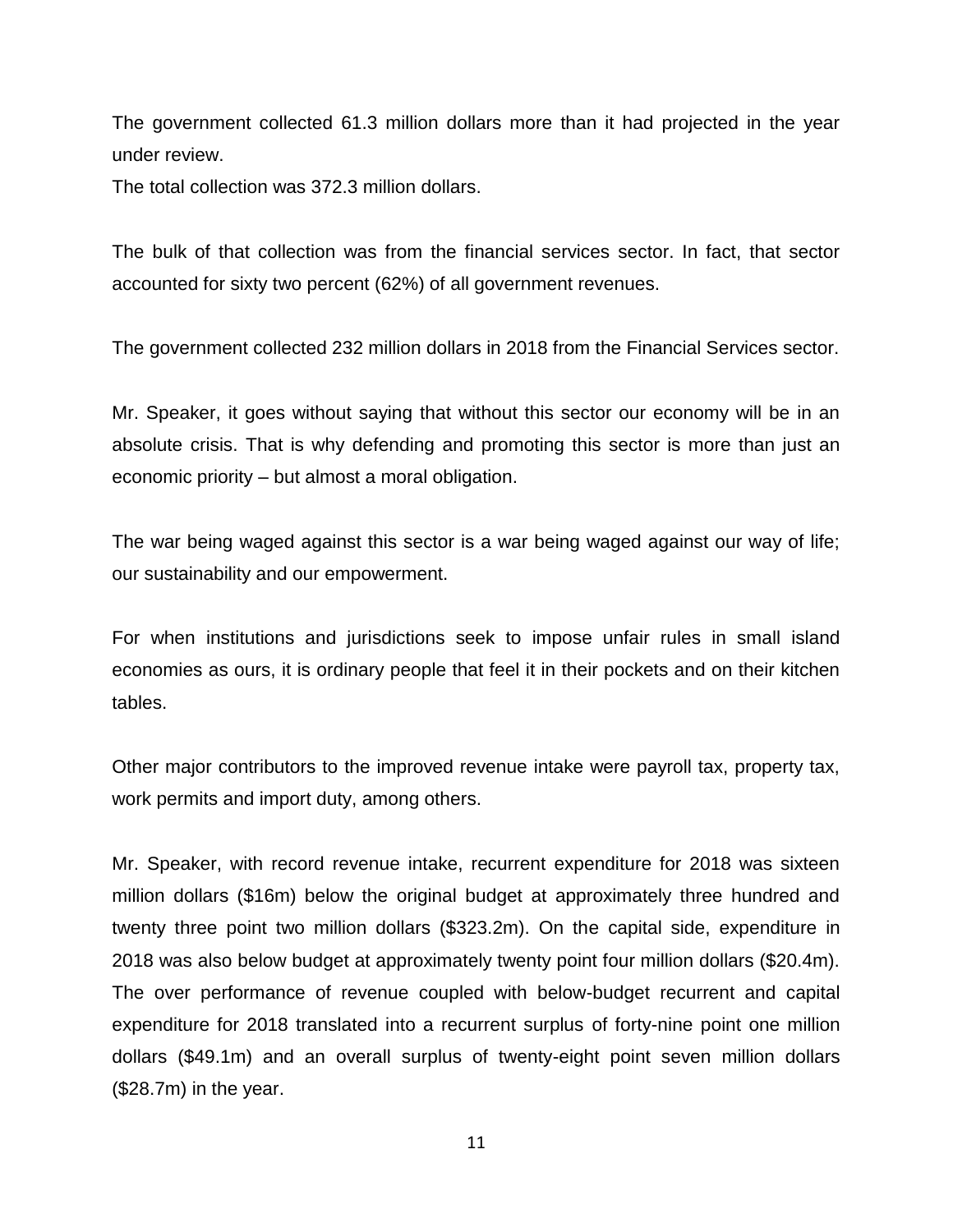Mr. Speaker, it is important to note that in spite of that fact, our children had to endure a continuing shift system at secondary schools; sewerage running through our streets and continuing water woes, the then administration failed to take care of the major capital projects last year.

Some of the budgetary surpluses were spent on debt repayment and many unbudgeted expenses.

The list of unattended urgent issues included the Pockwood Pond Incinerator, Cox Heath Dump Sight, the West End Ferry terminal, the cultural centre and Multipurpose Centre to name a few.

Mr. Speaker the then administration used part of the surplus to pay down some ten point seven million dollars (\$10.7m) on the line of credit with First Caribbean International Bank.

In 2018, Central Government's principal repayments totalled twenty-four point six million dollars (\$24.6m) and loan disbursements totalled fifty-three point nine million dollars (\$53.9m). Loan disbursements included full drawdown of the fifty million dollar Policy Based Loan from the Caribbean Development Bank.

These movements in public debt translated to an approximately thirty million dollar (\$30m) increase in Central Government's total level of debt in 2018.

At the end of 2018, total Central Government debt was one hundred fifty-one point eight million dollars (\$151.8m) or approximately twelve point five percent (12.5%) of nominal GDP.

Debt of our State-owned Enterprises namely the Ports Authority, Electricity Corporation and the National Bank of the Virgin Islands, totalled an additional eighty point nine million dollars (\$80.9m).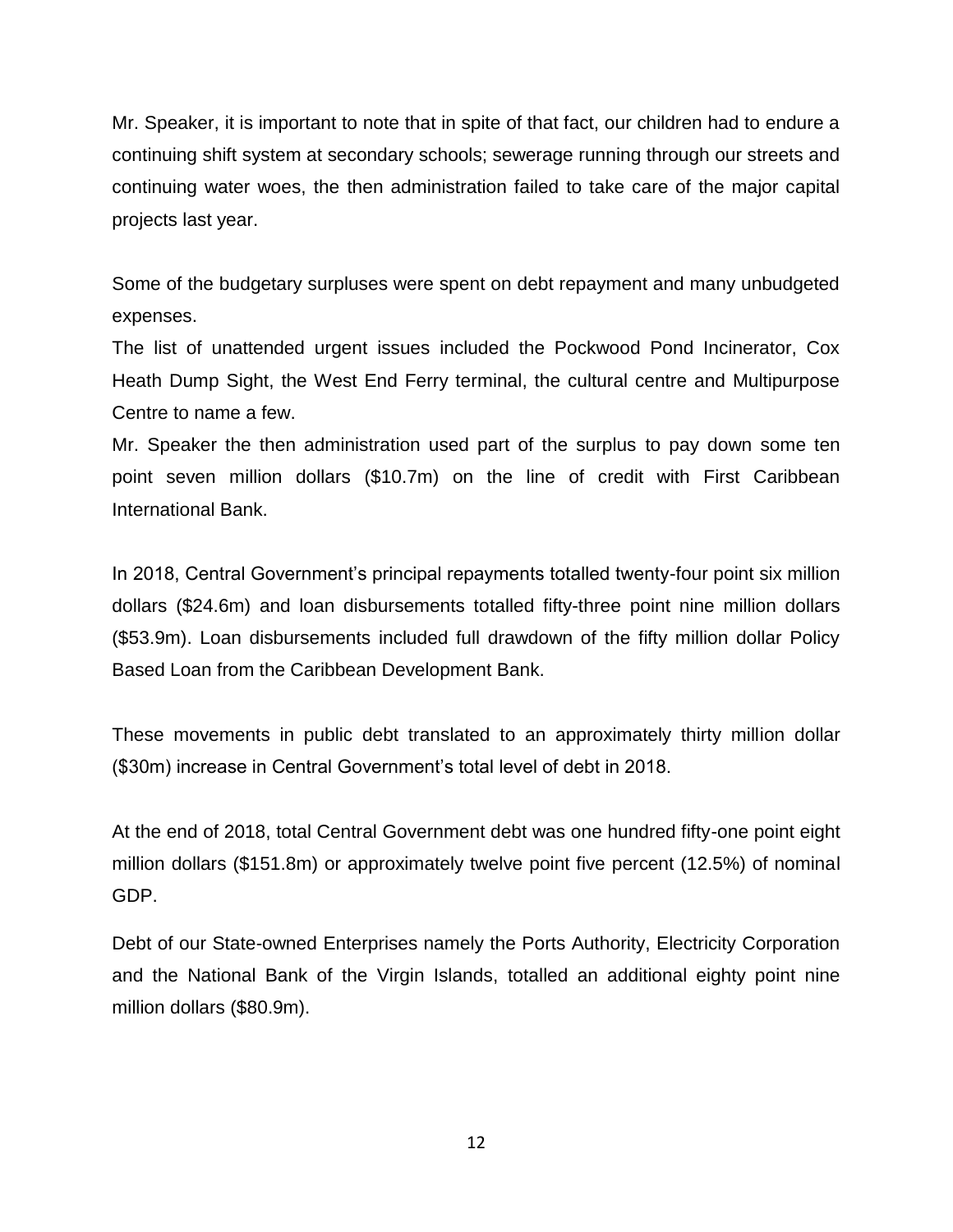Total public sector debt at the end of 2018 was thus equal to two hundred thirty-two point seven million dollars (\$232.7m), or nineteen point two percent (19.2%) of nominal GDP.

## **FISCAL STRATEGY AND OUTLOOK**

Mr. Speaker, our fiscal strategy anticipates increased revenue through improved collection of taxes and fees.

We will not stifle our recovery by introducing a host of new tax measures. Instead, we recognise the risks to our economy and revenue base, especially financial services. We have thus begun to prepare options for responding to economic and fiscal shocks. We strongly believe that we will be able to meet our targets for revenue, expenditure and debt without putting additional undue burden on the people of this Territory.

Our targets for revenue, expenditure and debt recognise the imperative for us to invest in public infrastructure and in the development of our people.

Recurrent expenditure for 2019 is expected to reach three hundred and thirty-one point seven million dollars (\$331.7m), while capital expenditure has been budgeted at seventy three point four million dollars (\$73.4m).

We would have liked to have seen a greater investment on the capital side, but we accept that the 2019 budget is indeed a transitional budget.

Mr. Speaker, with increased investment in public services and infrastructure and full recovery of our tourism sector expected to be achieved by the 2019/2020 tourist season, we anticipate real GDP growth of two point two percent (2.2%) in 2019. With the new policies and programs we will institute in the next budgetary cycle, we forecast an improved growth trajectory in the medium term.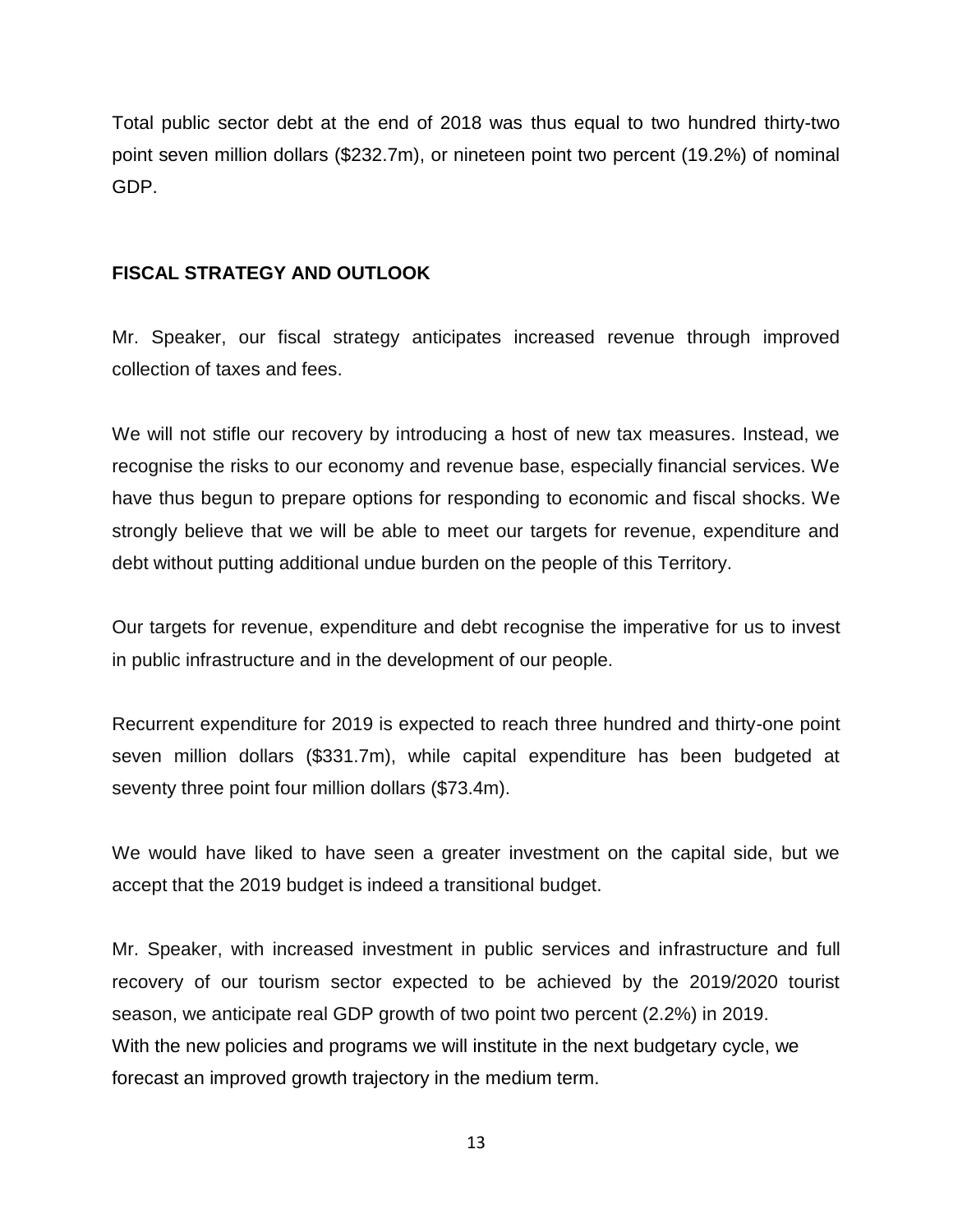## **THE NEED TO CHANGE GEARS**

Mr. Speaker, I have come to this particular leadership role at a critical time in the history of the Virgin Islands. At a time when:

- Just over five weeks ago the people of the Territory voted for a change in Government;
- Approximately 19 months ago, we had the unprecedented natural catastrophic trilogy of the 2017 August Floods and two Category five hurricanes in September of the same year; Hurricane Irma (the first of the hurricanes) being the most devastating of the events, with all three combining to exact approximately three billion dollars (\$3 billion) in loss and damage to the Territory;
- It would appear that certain interests in the international community have intensified their attacks on our financial services industry and we are currently faced with the European Union (EU) and the Organisation for Economic Cooperation and Development (OECD) economic substance requirement; and
- There is still some uncertainty about certain financial dealings since enquiries/examinations embarked upon and/or initiated are yet to be concluded. Some questions still remain unanswered.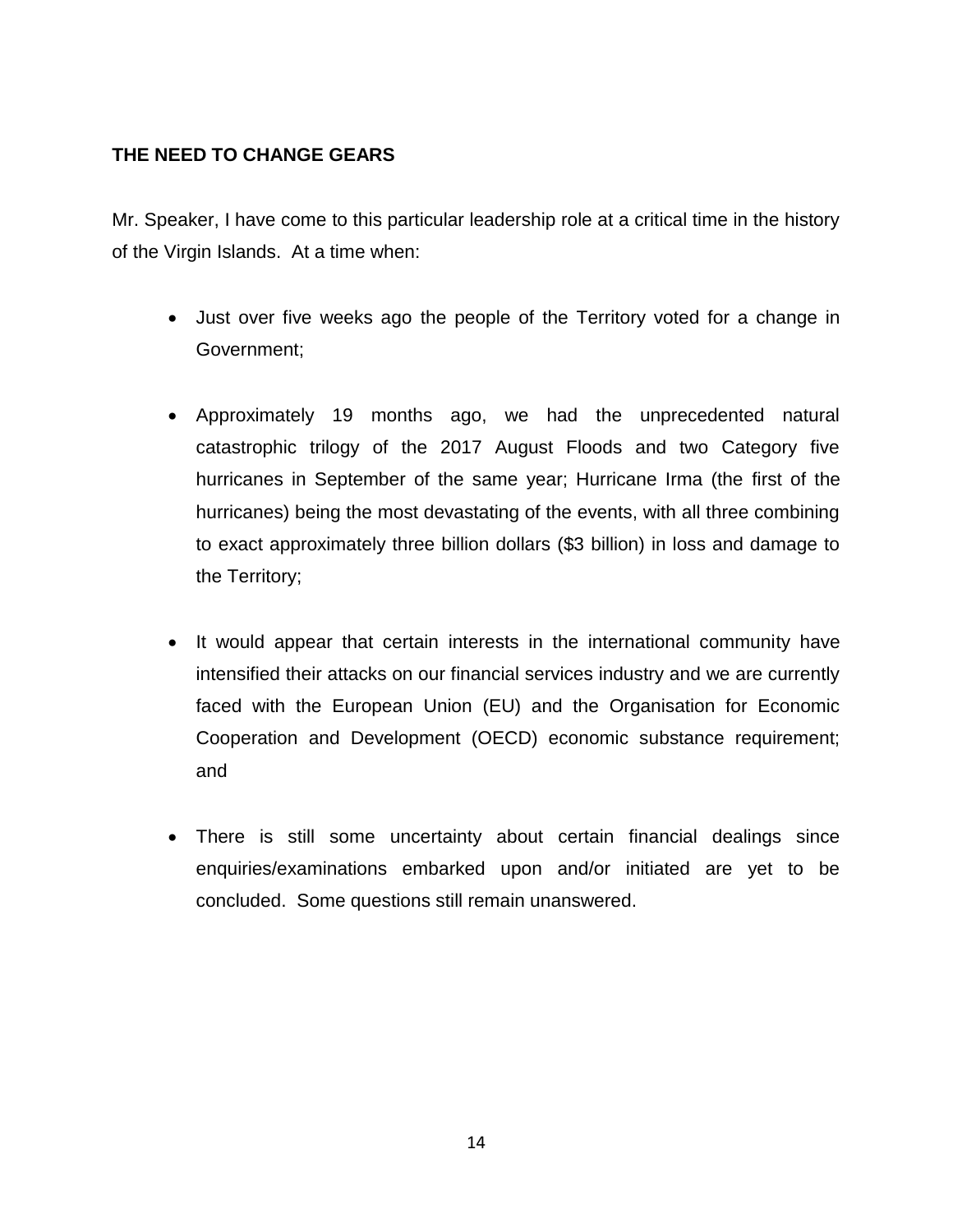Mr. Speaker, I will liken the above scenario to that of a ship that has sailed and is now contending with tempestuous seas. In the midst of all this, the people (the shareholders/owners of the ship) decided to change captain and crew. The new captain and crew fully accept that for the sustainable future of the ship, at a minimum, there must be a tactical change of direction. Whether the change calls for a trimming of the sails, a diversion from the current course or a decision for a head-on assault is still under active consideration. As your captain and leader, I am consulting my official advisors and carefully weighing the options that are being advanced.

I can assure you however, that in the coming weeks and months, I will be taking and seeing to the implementation of a number of decisions that pertain to taking this Territory forward. In so doing, I undertake to consult you the people, as appropriate, on the varied decisions.

Mr. Speaker, I am only too aware that, given our constitutional relationship with the United Kingdom, our futures are intricately entwined. I am committed to continuing the process of cultivating a mutually beneficial partnership with the United Kingdom. Mr. Speaker, in any healthy relationship there are obligations and benefits. The record will show that under successive administrations the BVI has not only taken its obligation seriously, but have stepped up to the plate and honoured those obligations. Under this Administration, there are no proposals for change in this area.

Having said the foregoing, and lest it be lost in translation, I care not to involve this Territory in any partnership from which it is patently obvious that only damage and loss will flow to our economy and by extension our entire Territory. This damage and loss of which I speak will only result in pain and suffering for you the people. Damages such as:

• lack of adequate income/money to provide food, clothing and shelter for yourselves and families;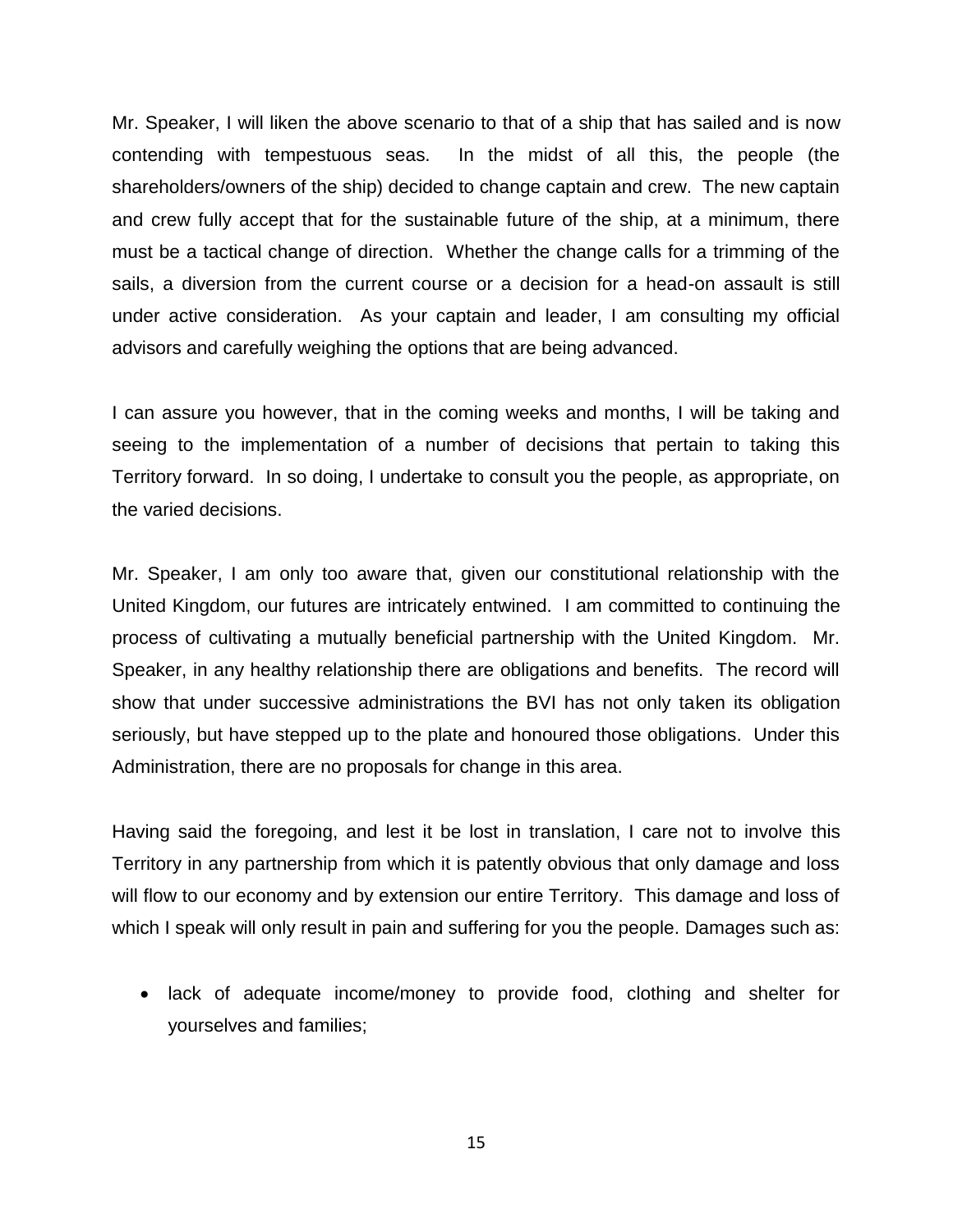- inability of this Government to provide the public goods and services that any modern society needs to function (healthcare, education, transportation, etc.); and
- disregard for our way of life (culture, morals, religion).

Mr. Speaker, I am anxious to become engaged in a partnership with the United Kingdom founded on the principles of mutual respect for each other's way of life centred on the basis of:

- partnership for progress, development and prosperity;
- mutual recognition and responsiveness to obligations and a willingness to support the flow of benefits; and
- $\bullet$  the rule of law.

Mr. Speaker, I understood the concept of the Recovery and Development Agency (RDA) – though we must now understand that its valuable work is not a substitute for a comprehensive national development plan.

The RDA is an instrumentality that was deemed necessary to deliver on the recovery following the natural disasters of 2017.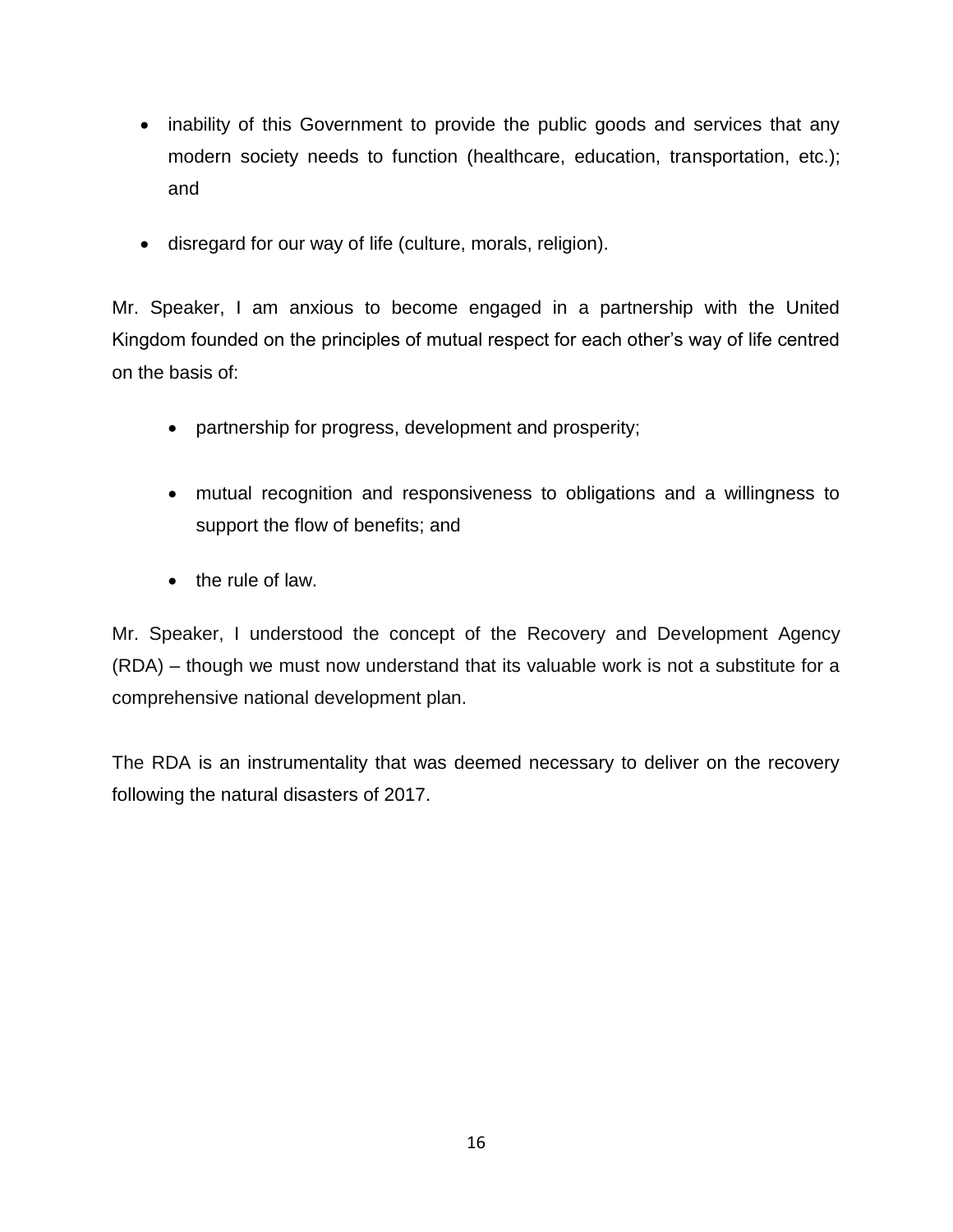## **THE BUDGET (FIGURES)**

Mr. Speaker the total budget this year is four hundred and twenty-six million, one hundred and twelve thousand, nine hundred and seventy-two dollars (\$426,112,972). This will comprise of three hundred and thirty-one million, seven hundred and forty-two thousand, six hundred and sixty-six dollars (\$331,742,666) on recurrent expenditure; seventy three million, one hundred and twenty-three thousand, eight hundred and fortysix dollars (\$73,123,846) on capital projects; seven million, eight hundred and thirtyseven thousand and sixty dollars (\$7,837,060) in fund contributions; and thirteen million, one hundred and nineteen thousand four hundred dollars (\$13,119,400) towards principal repayments on our debt.

However Mr. Speaker, may I warn that this budget does not factor in the monies that may have to be paid out to companies and individuals who have sued the previous administration over the last seven years.

These expected monies will also have to be paid from the public purse, and we may need to do a supplementary budget at later date.

At this juncture Mr. Speaker, permit me to outline the percentage distribution of each Ministry's recurrent budget allocation:

## **Ministry**

- Constitutionally Established Departments, two point seven percent, 2.7%
- Governor's Group, eleven point five percent, 11.5%
- Premier's Office, ten percent, 10%
- Ministry of Finance, thirteen point four percent, 13.4%
- Ministry of Natural Resources, Labour and Immigration, two point seven percent, 2.7%
- Ministry of Education, Culture, Youth Affairs, Fisheries and Agriculture, fifteen point four percent, 15.4%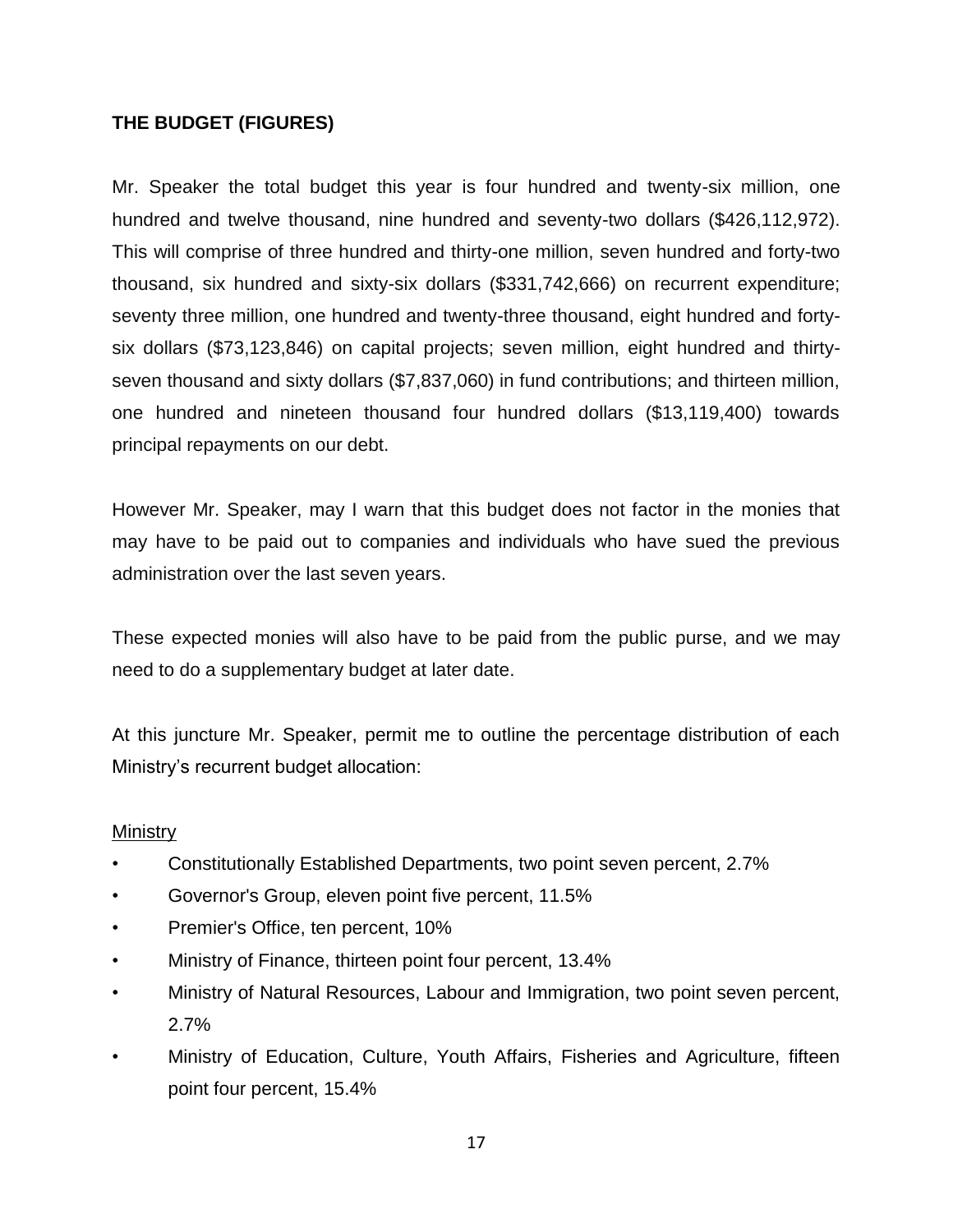- Ministry of Health and Social Development, twenty point nine percent, 20.9%
- Ministry of Transportation, Works and Utilities, fourteen point six percent, 14.6%
- Pensions, Public Debt & Funds Contributions, eight point seven percent, 8.7%

As you will notice Mr. Speaker, the bulk of expenditure will be on education and health – two of the most crucial areas in guaranteeing the empowerment of our people.

Mr. Speaker, in 2019 we estimate development expenditure to be 73.4 million dollars. This amount comprises of 10.6 million in capital acquisitions, and 62.7 million in infrastructure development across the Territory.

In the Ministry of Education, Culture, Youth Affairs, Fisheries and Agriculture, twelve million, nine hundred and sixty-two thousand, five hundred dollars (\$12,962,500), or sixteen point seven percent (16.7%) of the Development vote has been allocated to; but not limited to:

- the restoration of the L-shape building, as well as construction of classrooms and support facilities, including all internal and external work at the Elmore Stoutt High School;
- provide rehabilitation works at various basketball courts throughout the Territory;
- provide full reconstruction to assigned buildings at the Bregado Flax Secondary School; and
- undertake the procurement and construction of temporary classroom facilities at the Elmore Stoutt High School campus.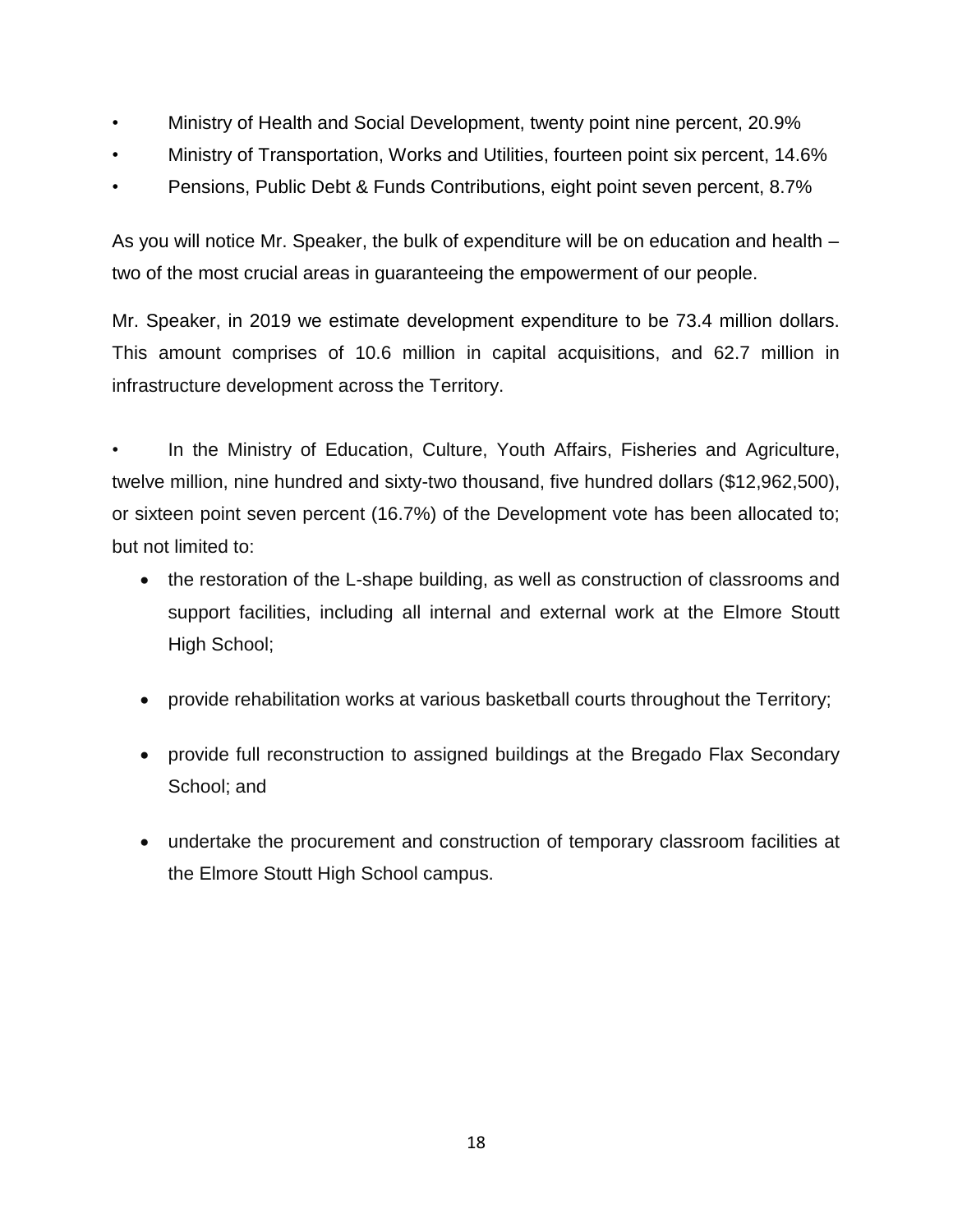• Mr. Speaker, in the Ministry of Health and Social Development, six million five hundred and fifty-two thousand, one hundred and twenty-five dollars (\$6,552,125), or ten point two percent (10.2%) of the Development vote has been allocated to various capital initiatives, including ongoing work at the Nurse Iris O'Neal Clinic on Virgin Gorda. Efforts will also continue to upgrade the clinics throughout the Territory, to update the existing health information system, and to move the Dr. D. Orlando Smith Hospital towards obtaining accreditation. To capitalise on medical tourism, two million, five hundred thousand dollars (\$2,500,000) has been allocated to this venture. This essential investment Mr. Speaker is critical to ensuring that the BVI Health Services Authority is able to collect sufficient revenue to meet all of its obligations, thereby removing the need for the forty-two million dollars (\$42,000,000) annual subvention through the National Health Insurance (NHI) Programme. This year, Mr. Speaker, your Government has also provided an additional (\$5,000,000) to the NHI as the balance of the seed funding that was due since the beginning of the scheme, thereby bringing the total allocation to forty-seven million dollars (\$47,000,000) this year.

• Mr. Speaker, the Ministry of Natural Resources, Labour and Immigration has been allocated three million, two hundred and thirty thousand, two hundred and seventy-five dollars (\$3,230,275), or four point four percent (4.4%) of the entire Development vote. This will assist with the continued restoration of our national park structures such as the J.R. O'Neal Botanical Gardens, as well as undertake rehabilitation works at the visitors' centres throughout the Territory. Funding has also been allocated for the removal and disposal of derelict vessels in preparation for the upcoming 2019 hurricane season. This Mr. Speaker, will also aid in enhancing residents' and tourists' experience throughout the Territory.

Mr. Speaker, National Security is everyone's business. Given the porous nature of our borders and the inherent risks this poses, your Government pledges the continued support to all border control agencies to ensure that each citizen, resident, and visitor feels safe within the shores of these Virgin Islands.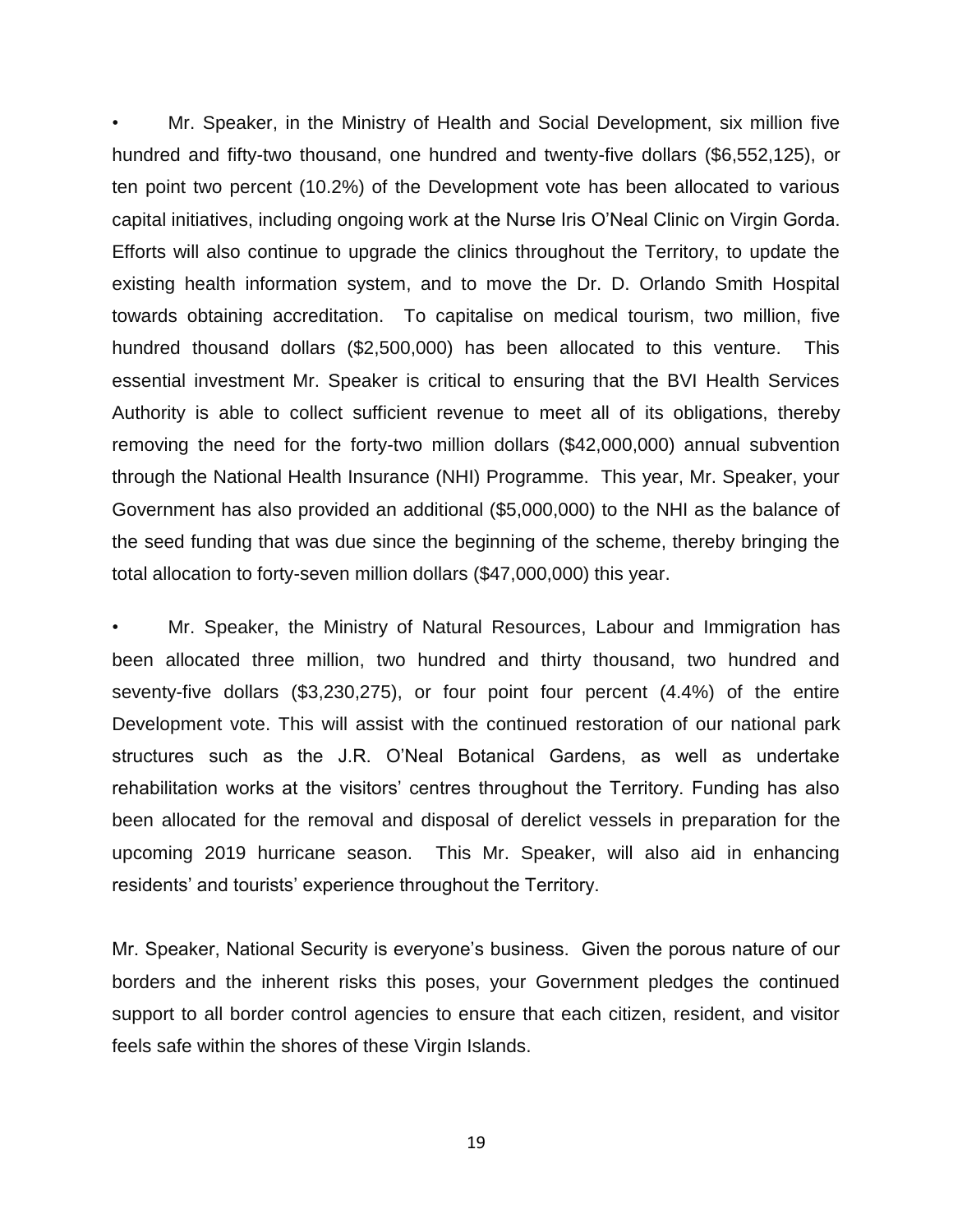One million, thirty thousand five hundred dollars (\$1,030,500) has been appropriated to the RVIPF's budget for the supply and installation of CCTV and related equipment. This Mr. Speaker, is being funded from the two million, five hundred and seventy-one thousand, nine hundred and forty-two dollars (\$2,571,942) remaining balance of the five million dollars (\$5,000,000) Cabinet allocated in 2018 to HM Customs, Immigration Department and the RVIPF to strengthen their response capabilities.

To provide a safe working environment and to enhance the level of service offered by the RVIPF Mr. Speaker, one million, five hundred and sixty-six thousand dollars (\$1,566,000) has been allocated to continue the rehabilitation work to police facilities throughout the Territory. The majority of this work will be carried out by the RDA, except for the rehabilitation and reconstruction of the Police Headquarters which commenced last year. This project is scheduled to be completed this year.

### **FINANCIAL SERVICES**

Mr. Speaker, Now I turn to Financial Services.

Globalisation and the interdependence of markets will continue to have a profound impact on our financial services sector. And navigating the general uncertainties in the global economy, the volatility of financial markets and the raft of major socio-economicpolitical policy initiatives emanating from the OECD, EU, FATF and the UK will continue to be a challenge in the years ahead. But, Mr. Speaker, the BVI has progressively and consistently weathered the challenges. This has been largely as a result of the consultative and collaborative efforts of Government, Industry practitioners and the Regulator – a partnership that has fashioned a long proud legacy of finding legitimate solutions to global problems.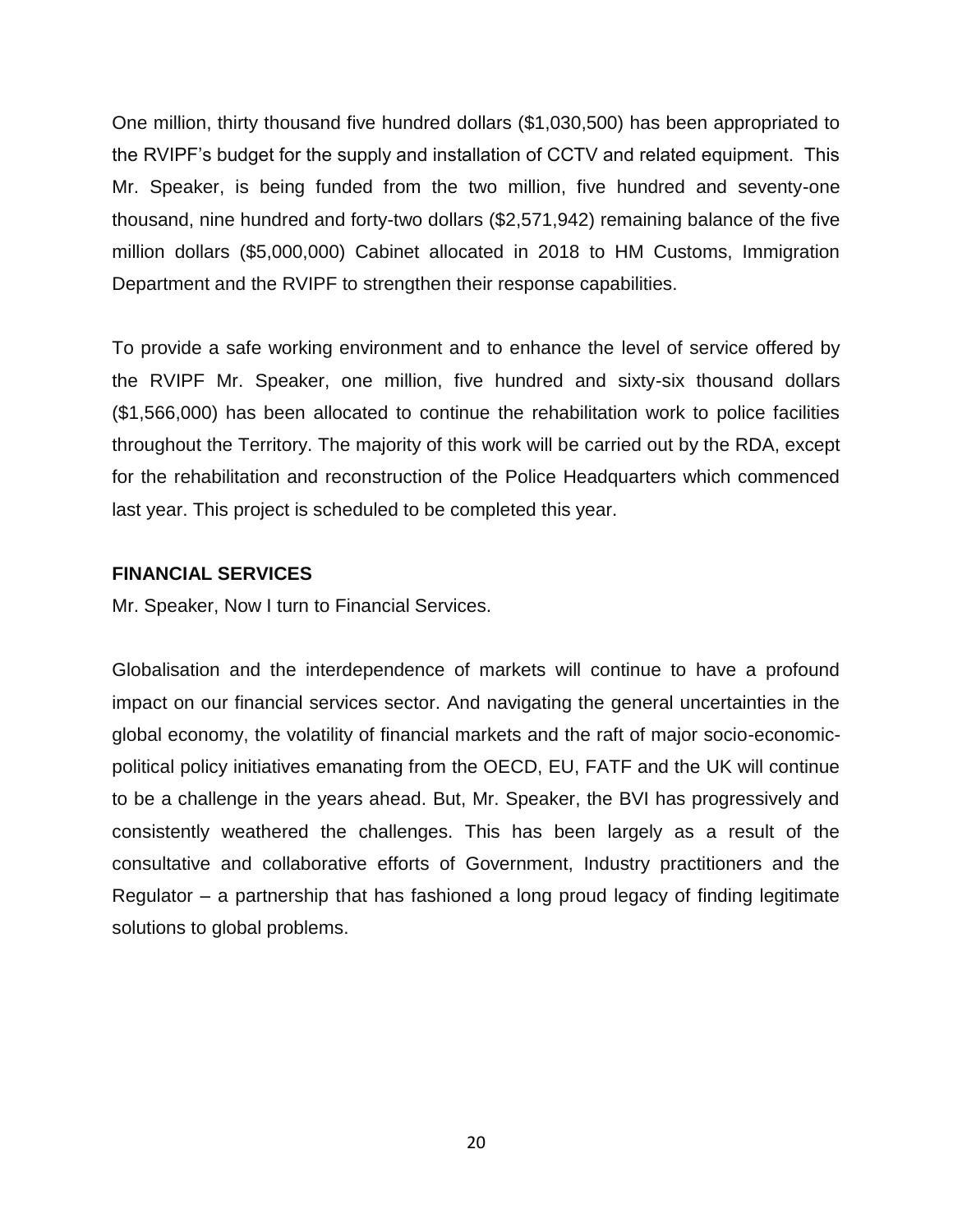Mr. Speaker, the challenge now before us is to lay the groundwork today, to make sure that our financial services model remains strong, vibrant, resilient and competitive tomorrow. The aim of all this Mr. Speaker is to ensure that the BVI is generally regarded as a smart, modern, technologically driven International Finance Centre. Doing so requires actions now to make it substance compliant by doing those things that not only refreshes and energises the model, but also provides greater value to its users, thus securing its future.

On the regulatory front – the Financial Services Commission (the Commission) continues its efforts to upscale supervision and monitoring of the industry primarily through risk-based prudential oversight of its licensees. This year, the Commission will be rolling out its market conduct regime. The regime will expand on market conduct and customer protection obligations in respect of regulated businesses. In this regard, with the experiences learned from Hurricanes Irma and Maria, separate Regulatory Codes for conduct relevant to Banking and Insurance businesses are to be provided during the course of the year.

With a view of becoming a more focused, structured and effective Regulator, the Commission intends to make more effective use of technology to drive its processes. VIRGGIN, the Commission's proprietary online registration and regulatory network which has served the industry well – is to be updated. Additionally, the Commission intends to expand its Money Matters education activities to ensure that customers are better informed about industry products and services.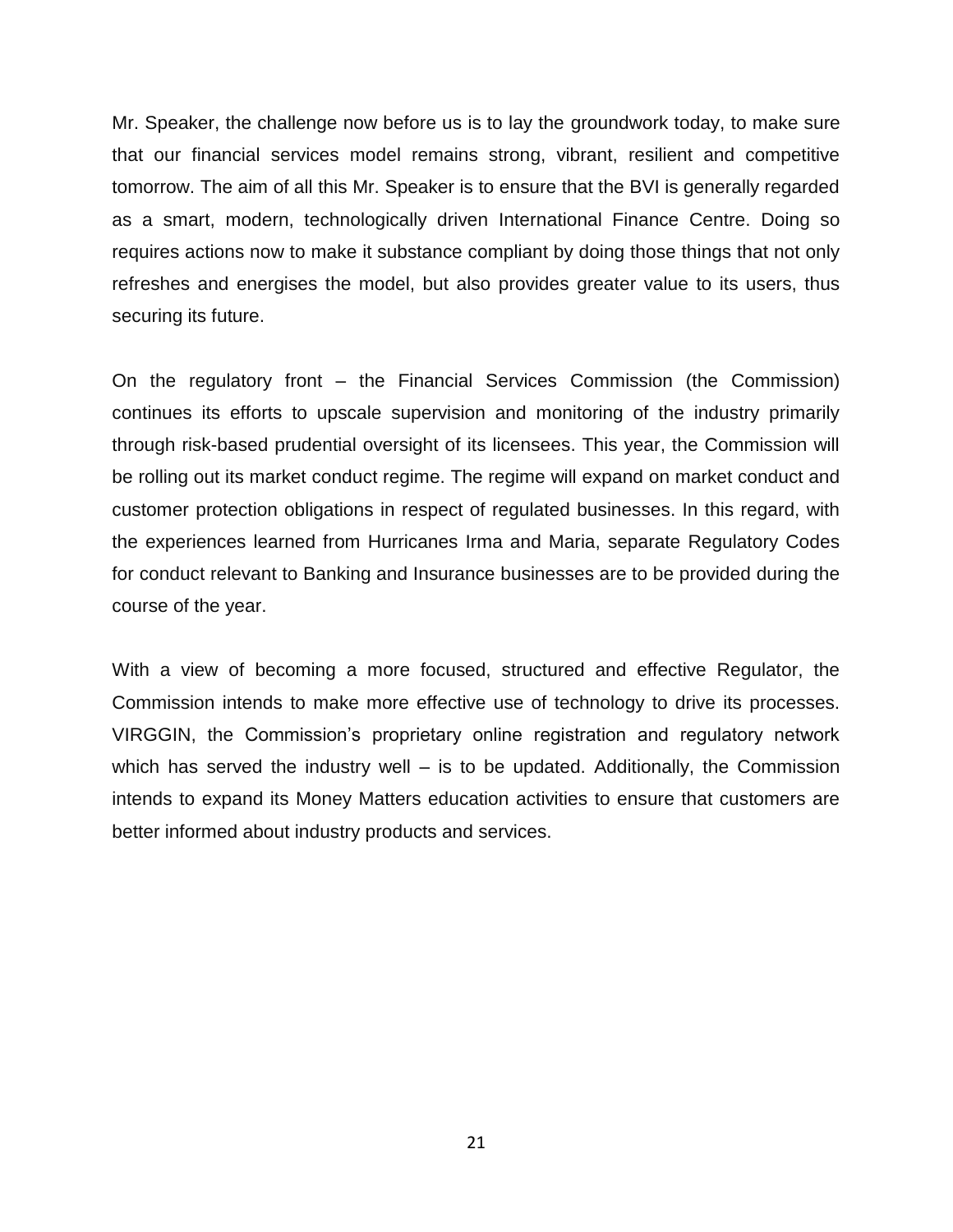Mr. Speaker, in an effort to better develop a world class talent pool to service the ever changing needs of the industry, the Government will be strengthening the Financial Services Institute (FSI). The Government agrees that attending a traditional four-year brick and mortar or Ivy League institution is one way to get the advanced knowledge and skills necessary to achieve success and advance in the industry. But we must recognise it is not the only way, and for many, it is not the best way. Skill based professional education offers a focused and often more cost effective means by which students can acquire the tools and skills that they need to succeed.

#### **FINANCIAL REFORMS**

Mr. Speaker, over the years there has been much talk about the need for financial reform and the strengthening of our public sector financial management. As we forge ahead with the recovery process and look beyond to the sustainable development of the Territory, this will become even more critical.

Mr. Speaker, there are two key areas that your Government intends to focus on in an effort to effect the necessary financial reforms. The first is the enactment of a comprehensive Public Procurement Act. I am pleased to report that a draft Bill is in its advanced stages and should be brought to this Honourable House shortly. The aim of this Bill is to improve transparency and competitiveness in the Government's procurement process by enacting legislation that is in line with international best practices.

Mr. Speaker, the enactment of this Bill will, amongst other things, establish standards for documentation used throughout the procurement process, provide clarity on the necessary requirements for persons wishing to participate in the procurement process, and establish an appeals process, and will be supported by the relevant Regulations and other subsidiary legislation. In enacting this legislation Mr. Speaker, your Government will ensure a greater level of objectivity in the current procurement process which, it is hoped, will encourage more persons to participate.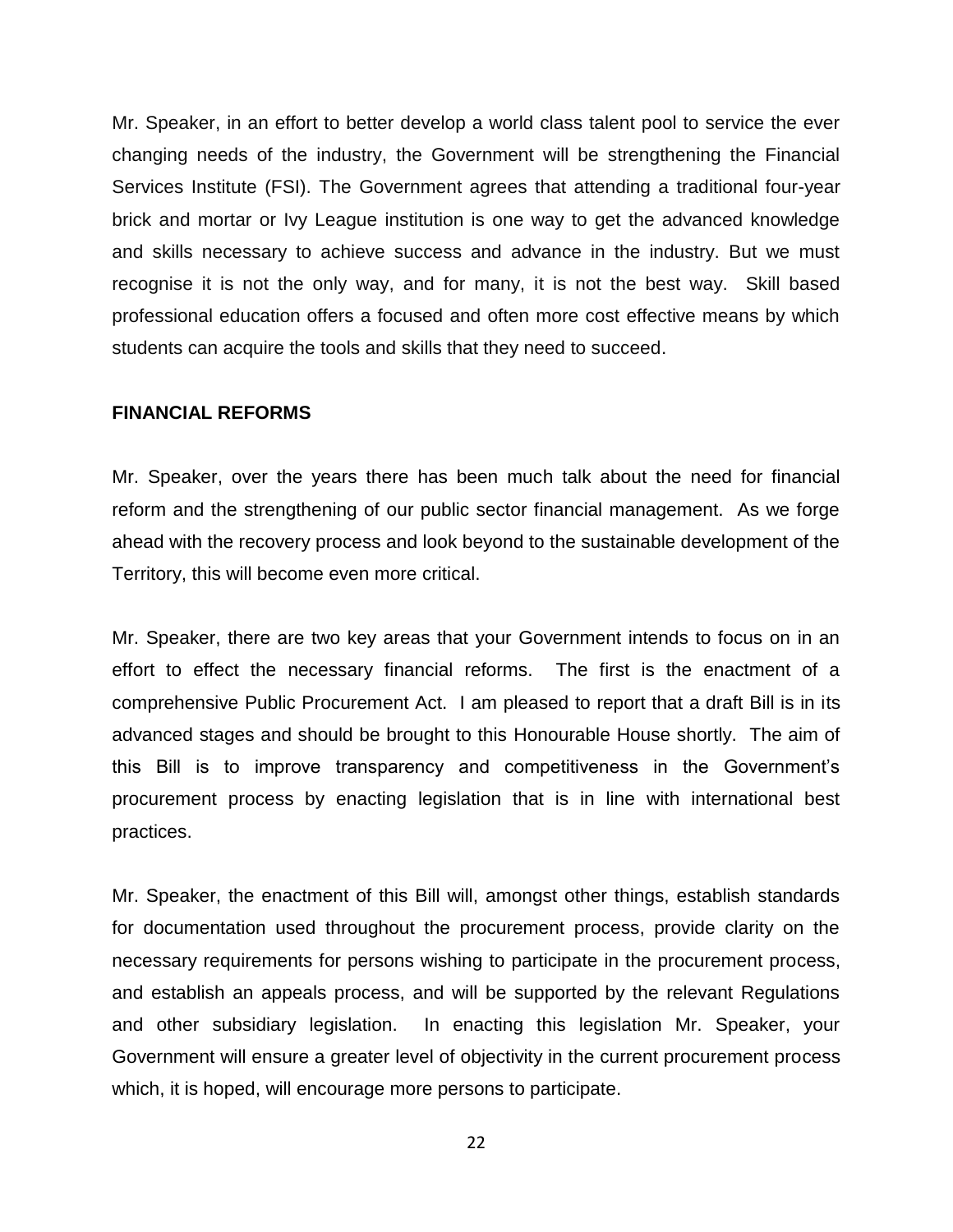At this stage in our recovery and development Mr. Speaker, this can only aid in ensuring that more persons are not only able and willing to become involved in the rebuilding of the Territory, but are given the opportunity to do so fairly and objectively.

Mr. Speaker, the other key area of focus is the reformation of the Public Finance Management Act. In order to support the enactment of the Public Procurement Act the Public Finance Management Act will need to be amended. However, the strengthening of our public financial management processes goes well beyond those required amendments. Revision of the Public Finance Management Act will support the general strengthening of our laws related to fiscal rules and responsibility and budget stabilisation by allowing for greater control and management of our public finances.

Mr. Speaker, we have already begun this process by ensuring that Statutory Bodies and State Owned Enterprises are held to a greater level of accountability through, in some cases, voluntary reporting of financial data on a quarterly basis. There will need to be statutory requirements across the gamut of Statutory Boards and State Owned Enterprises mandating reporting of financial data on a quarterly basis. Further reforms across Central Government will ensure greater control and management of our public finances at a time when prudence is critical to the stability of the Territory to ensure that we are able to sustain the projected levels of debt necessary for the recovery and development of these Virgin Islands.

## **BUDGETARY HIGHLIGHTS**

Mr. Speaker, as I said before and it's worth repeating now…. We have to find the mix between balancing budgets and balancing people's lives.

Today we make a small down payment on balancing peoples' lives.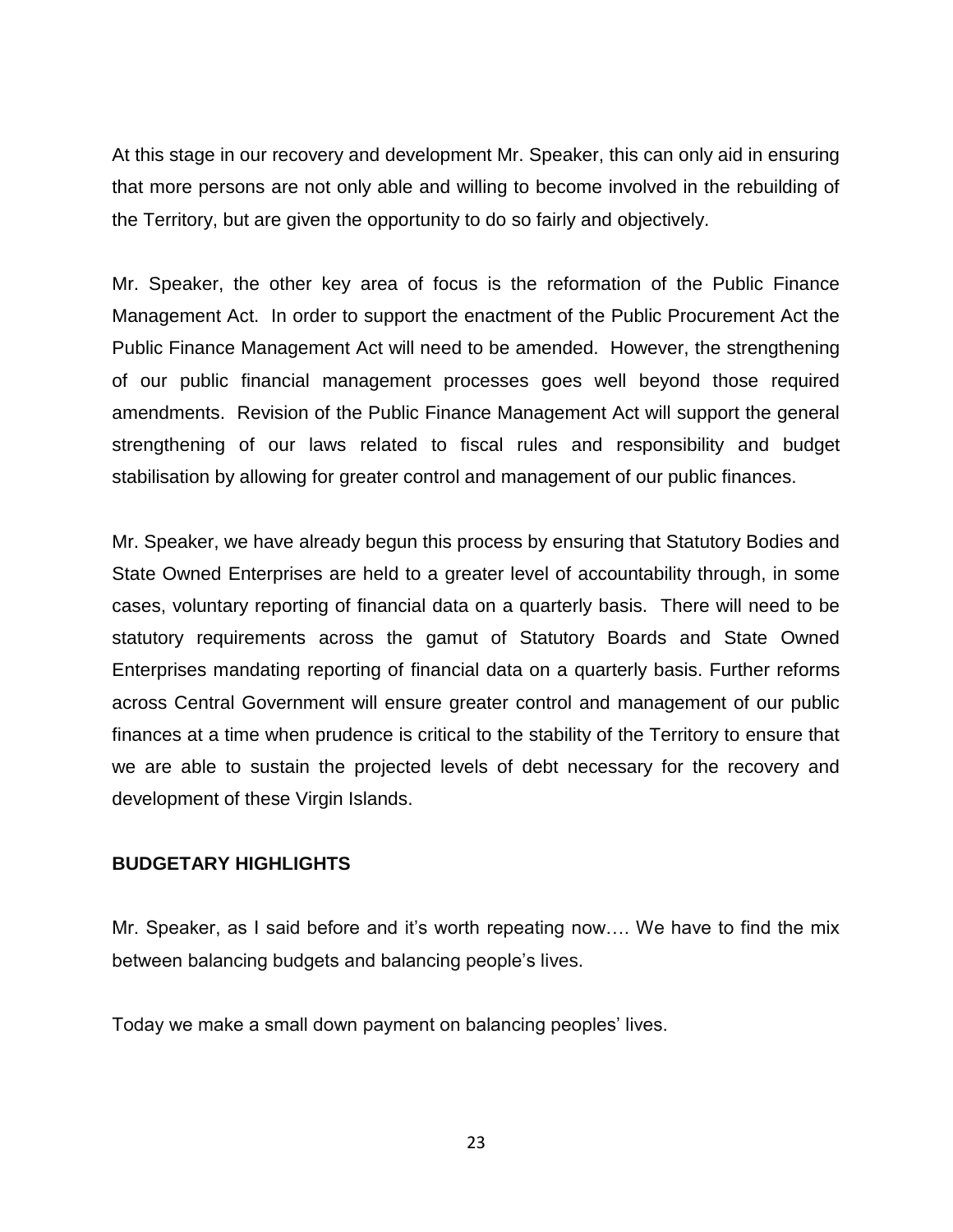And therefore Mr. Speaker, we are pleased to announce, that this administration was able to massage the estimates at this late hour to include the following, but are not limited to:

- The payment of two years of increments due to the hard working public officers will be paid this year. The payment of the third year will follow in the next budgetary cycle.
- We are delighted to deliver on the promise to provide funds to assist public officers with hurricane repairs to their homes that were made known by a needs assessment for public officers and were never addressed.
- We are setting up a fund to assist residents who have difficulties with employment since Irma and who have fallen behind on their payments to financial institutions with their properties. The mechanism for the management of that fund will be unveiled in the coming days.
- We are making funding available for each of the nine districts that will go directly to development within their area. All districts will receive the same level of funding. This allocation is separate from the district allocation administered through the House of Assembly.
- Funds have been allocated for training of young people in the marine sector at various levels.
- Mr. Speaker as a means of facilitating youth employment, we are proposing to partner with private business to employ our youth, for which we will cover ten percent (10%) of the salary for the first year. Of course this initiative will have a training component attached. This initiative is one of many ways that we will significantly assist with your Government's commitment of 1000 jobs in 1000 days.Expect a detailed roll out in the next 30 days.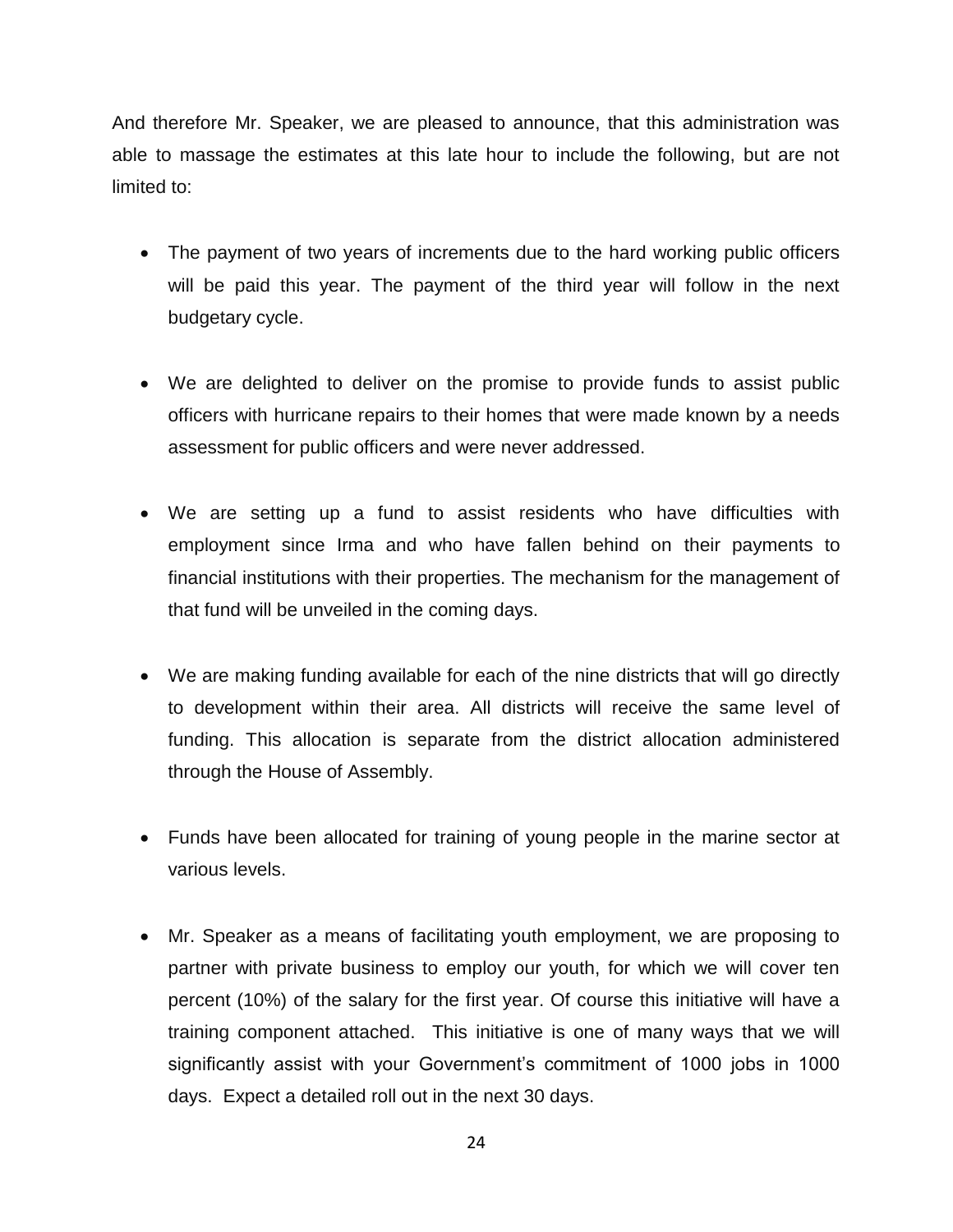- Mr. Speaker, in an effort to better develop a world class talent pool to service the ever changing needs of the industry, the Government will be strengthening the Financial Services Institute (FSI). The subvention of four hundred thousand dollars (\$400,000) included in the budget is testimony of our commitment and support of the FSI as a vehicle for capacity building.
- We are allocating more money to the police this year to assist law enforcement agencies to perform their duties more effectively. Additional money, pay hikes, will go to the officers as well.
- This year, the L-shape building at the Elmore Stoutt High School Campus will be rehabilitated, so that students can return to full session classes by September 2019.
- A major rebranding of our tourism product has been ordered, starting with the UK and European markets. We must be known for our tourism product and not just Financial Services.
- We are also pleased to announce that we are approving the usage of jet skis and certain size bikes with policies to allow for proper monitoring to help boost our tourism product, and create new business opportunities for our people.
- Minister of NR&L has been tasked to give a listing of all lands currently owned by government so that the land bank initiative and affordable housing can finally become a reality.
- The Ministry of Natural Resources, Labour and Immigration will establish the necessary policy framework for the rational and sustainable use of our beaches and natural resources.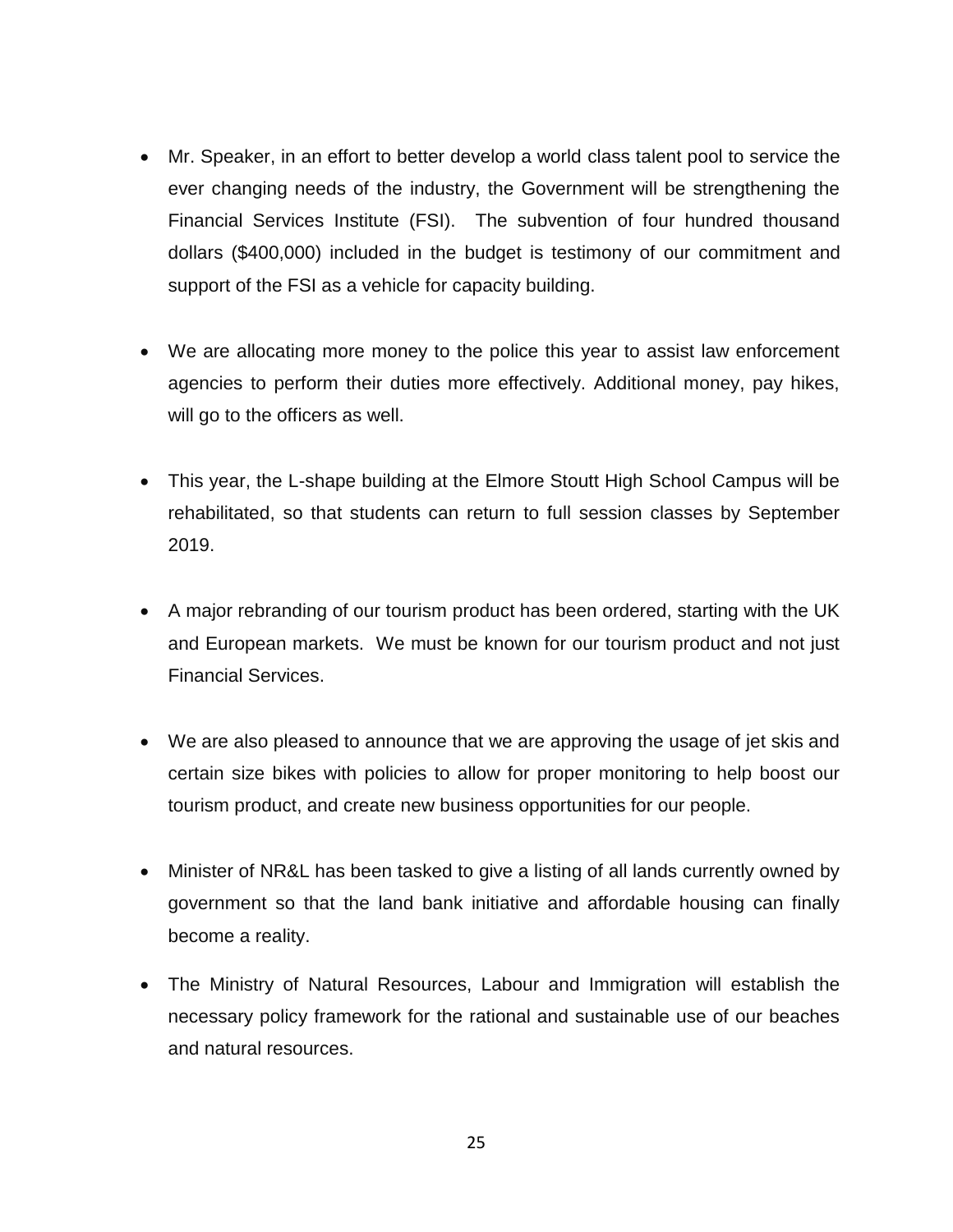- The Green Paper on Environmental Management, Sustainable Development and Climate Change will be issued for public awareness and input into the framework that will guide the conservation of the environment. Moreover, the Paper will articulate the holistic manner in which the Territory will pursue and attain its sustainable development goals under the leadership of the Premier's Office and other critical partners.
- Beaches have been valued to contribute one hundred and ninety million dollars (\$190m) to our economy. A policy on the use of beaches to conserve their integrity while fostering continued economic growth and opportunities will be published.
- The Virgin Islands Land and Marine Estate Policy will be published, demonstrating government's commitment to the principles of sustainable land management and climate change adaptation.
- Finally, the 200 nautical miles which currently comprise the Exclusive Fisheries Zone of the Virgin Islands represent an untapped resource which must be carefully stewarded. The Ministry will begin the policy dialogue to identify the opportunities which these vast resources represent for conservation and economic growth.

## **CONCLUSION**

Mr. Speaker, I thank the hard working Public Servants whose job it will be to implement the ideas outlined here today and I pledge my support to them as they work to transform our Government's vision into realisable goals.

I must thank the Financial Secretary and his hard working and dedicated team at the Ministry of Finance for their hard work and assistance.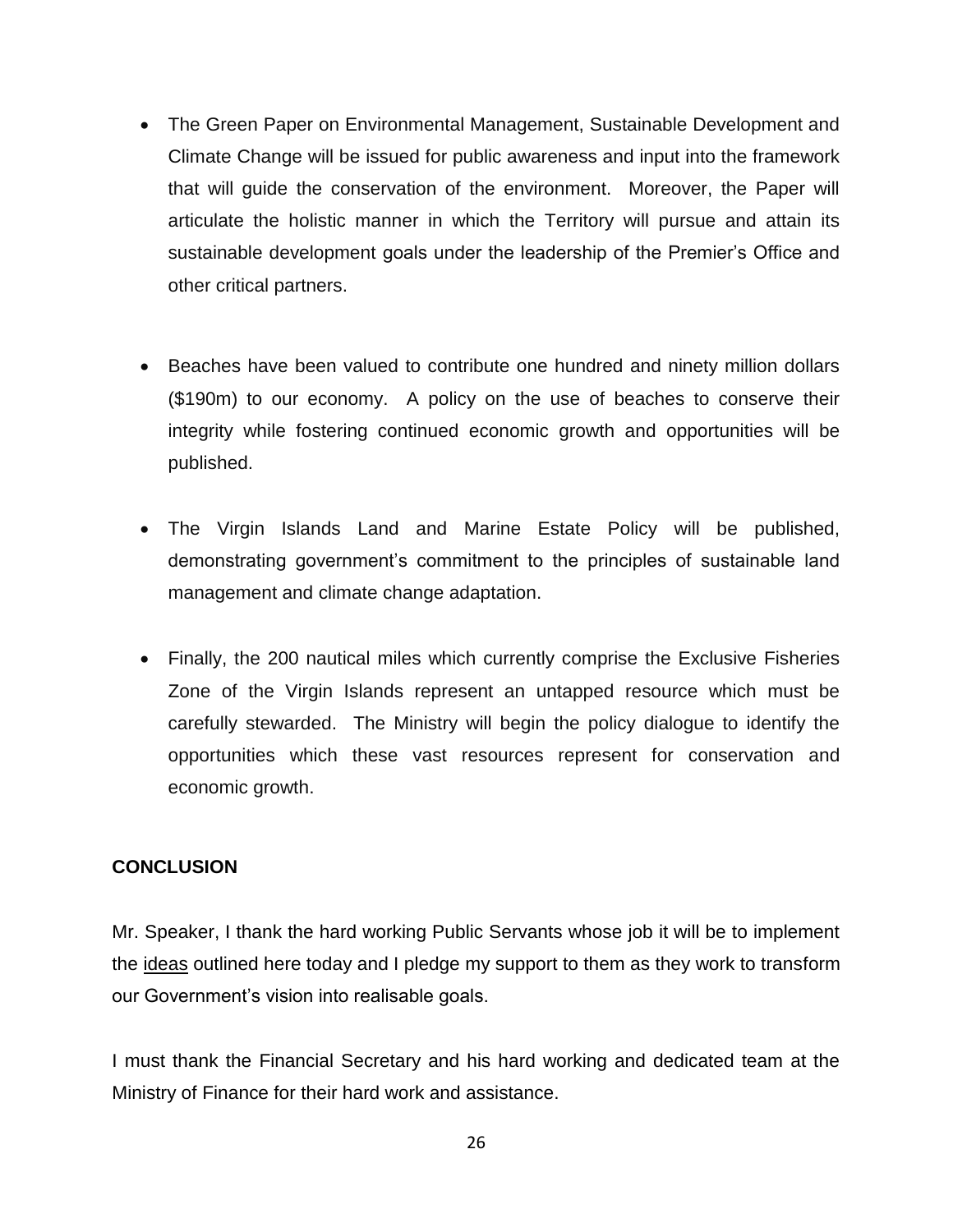I will also like to thank the Acting Permanent Secretary and her staff at the Premier's Office.

Mr. Speaker, I would also like to thank my colleagues for the support they have provided thus far and for the support I know they will continue to provide as we seek to move the Territory forward out of recovery and into sustainable development.

Mr. Speaker, I thank the people of the Virgin Islands for seeing it fit to place their confidence in me and my team at this time, to take the helm and steer this ship forward.

## **BUILDING A MODERN PARTNERSHIP**

Mr. Speaker, if we are to build a modern partnership, then the foundation must be built on the dreams and aspirations of the people we represent.

Development must not be an abstract concept, based on some foreign preconceived packaged notion, devoid of any cultural and historic context.

Our modern partnership must give validity to the people's vote, not dilute it. It must be made clear of whom we serve.

We must build alliances, not for the sake of building them, nor for any self-pride or personal influence; but we must build them so that it becomes a vehicle to transform people's lives and to empower them.

And this goal must not just be a desire. It must be a value.

That is why in the next budget cycle we will approach things differently.